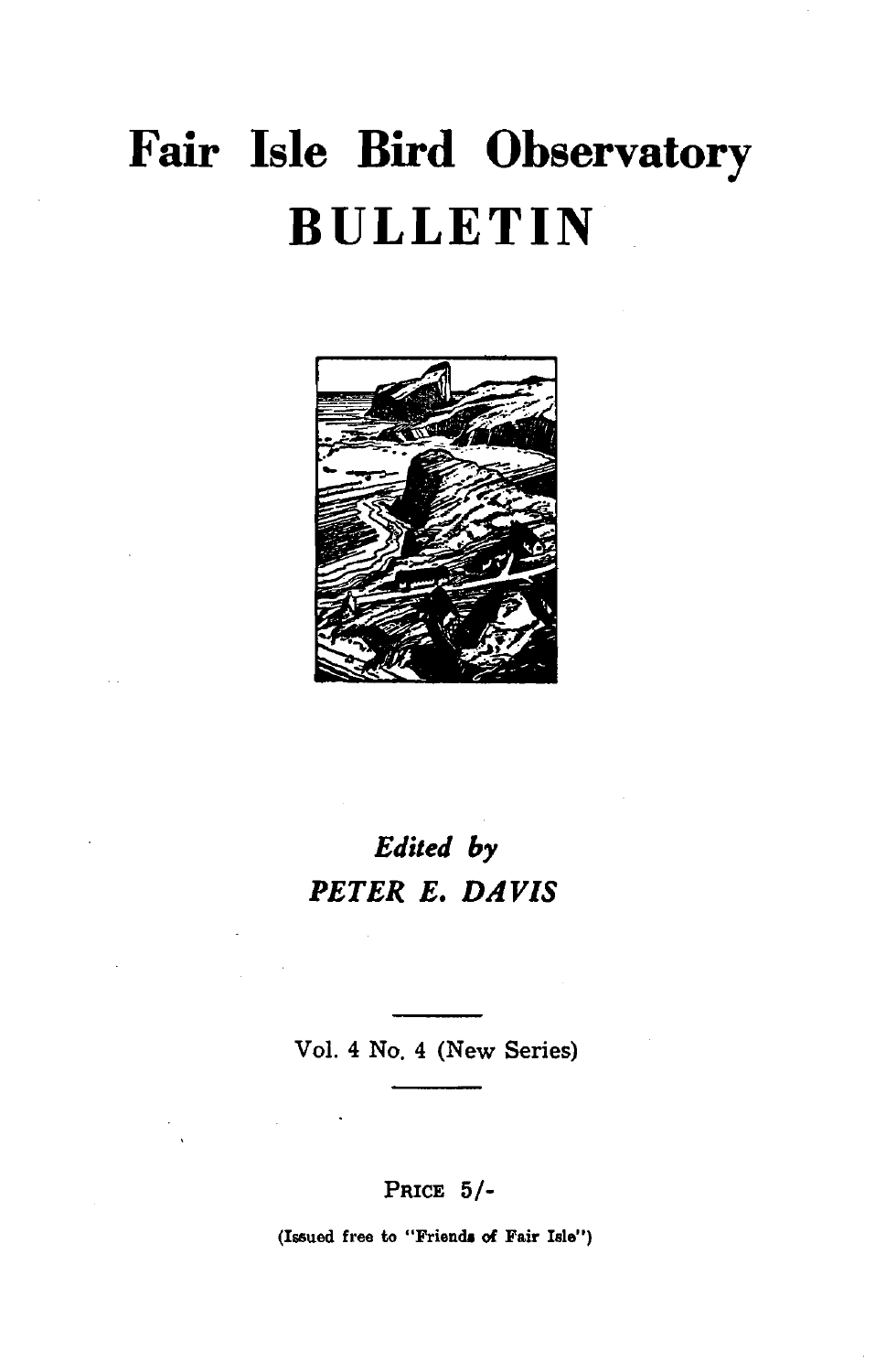#### *Trustee8*

Dr James W. Campbell; Dr John Berry; Mr A. G. S. Bryson; Dr F. Fraser Darling; Mr James Fisher; Col. W. M. Logan Home; Cmdr. Sir G. Hughes-Onslow, RN.; Mr G. T. Kay; Professor M. F. M. Meiklejohn; Col. R. Meinertzhagen; Mr E. M. Nicholson; Mr Peter Scott; Dr A. C. Stephen; Sir A. Landsborough Thomson; Professor V. C. Wynne-Edwards.

*Chairman* :- Mr Arthur B. Duncan.

*Hon. Secretary:-Mr* George Waterston, 21 Regent Terr., Edinburgh 7. Hon. Treasurer :- Mr Ian R. Pitman, 48 Castle Street, Edinburgh 2.

*Warden* :- Mr Peter E. Davis, The Bird Observatory, Fair Isle, Shetland. (Tel.: Fair Isle 8).

*Solicitors* :-J. & F. Anderson, W.S., 48 Castle Street. Edinburgh 2. *Auditors* :-Lindsay, Jamieson and Haldane, C.A., 24 St Andrew Square, Edinburgh.

*Bankers* :-The Bank of Scotland, 64 George Streeet, Edinburgh 2.

*ANNUAL SUBSORIPTION* - *"Friend of Fair Isle"* - *ONE GUINEA.* 

*Please 8upport by Donation or Legacy-*

#### **THE FAIR ISLE BIRD OBSERVATORY ENDOWMENT FUND.**

With the generous help of the Pilgrim Trust, the Observatory Trustees have established an Endowment Fund for Ornithology and Bird Preservation in Scotland. The objects are :- To establish the Fair Isle Bird Observatory on a permanent financial basis; to extend Fair Isle research methods to other stations in Scotland; and finally to develop Bird Sanctuaries and Bird Protection in general.

Capital subscribed to the Fund will be held as a permanent Endowment by the Trustees and cannot be spent. Income from the Fund will be carefully used by the Bird Observatory Executive Committee in keeping with the above objects.

Please write to the Hon. Secretary for particulars.

GEORGE WATERSTON, *Hon. Secretary.* 

21 Regent Terrace, EDINBURGH 7.

÷.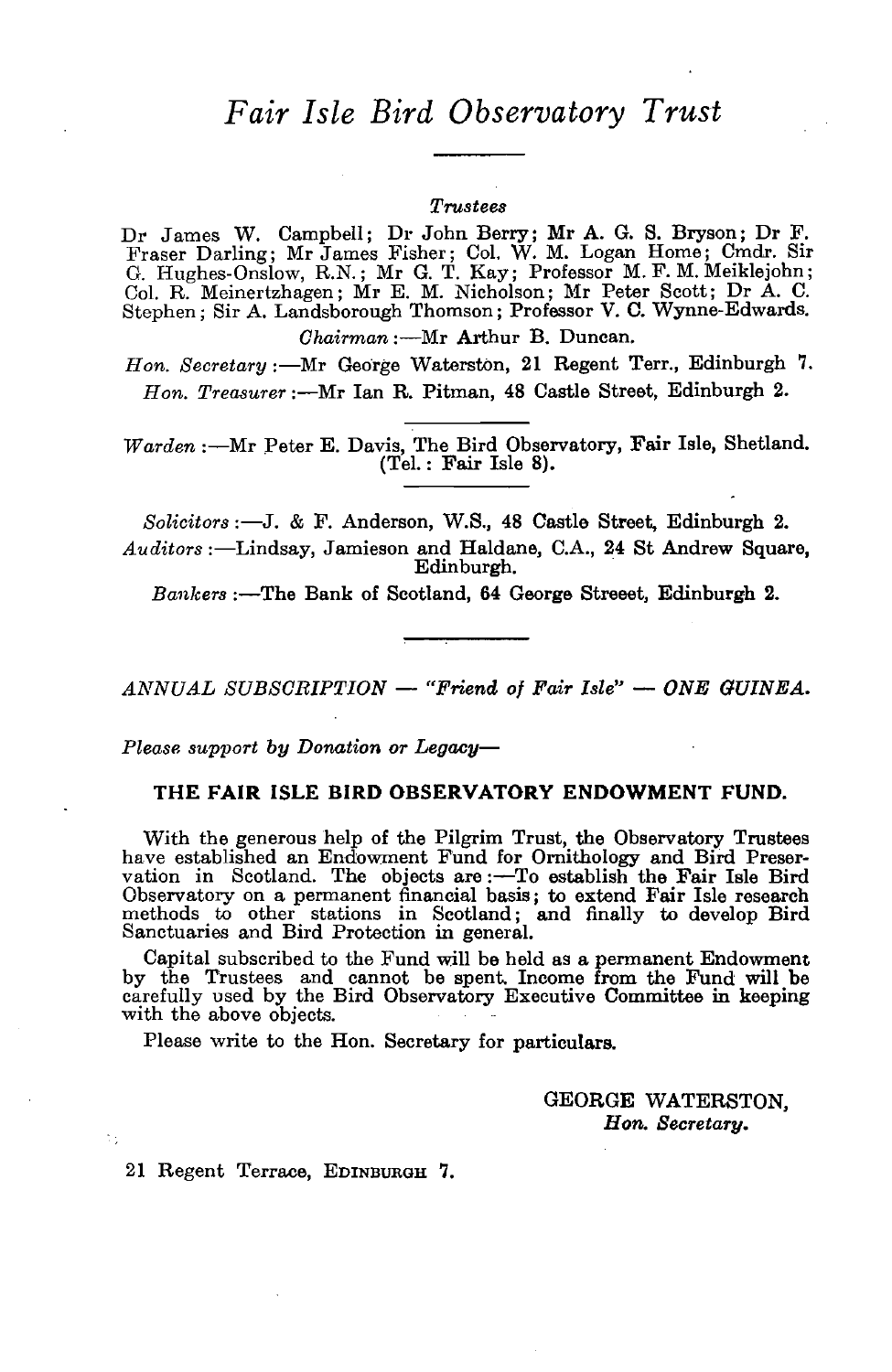## *FAIR ISLE BIRD OBSERVATORY BULLETIN*

VOL. 4 No. 4 JUNE 1960

*Contents* 

|                                               | Page |
|-----------------------------------------------|------|
| 42. Rare Birds at Fair Isle, Spring 1959   97 |      |
| 43. Aspects of Spring Migration               | 98   |
| 44. The Arctic Skuas in 1959                  | 105  |
| 45. The Bonxies in 1959                       | 110  |
| 46. Arctic Skuas versus Bonxies               | 111  |
| 47. Some Breeding Birds in 1959               | 113  |
| 48. Bird Notes from Unst, Spring 1959         | 116  |
| 49. Pied and White Wagtails Breeding in Unst  | 118  |
| 50. Various Notes from Shetland               | 118  |
| 51. Handa Birds, July 1959     119            |      |
|                                               |      |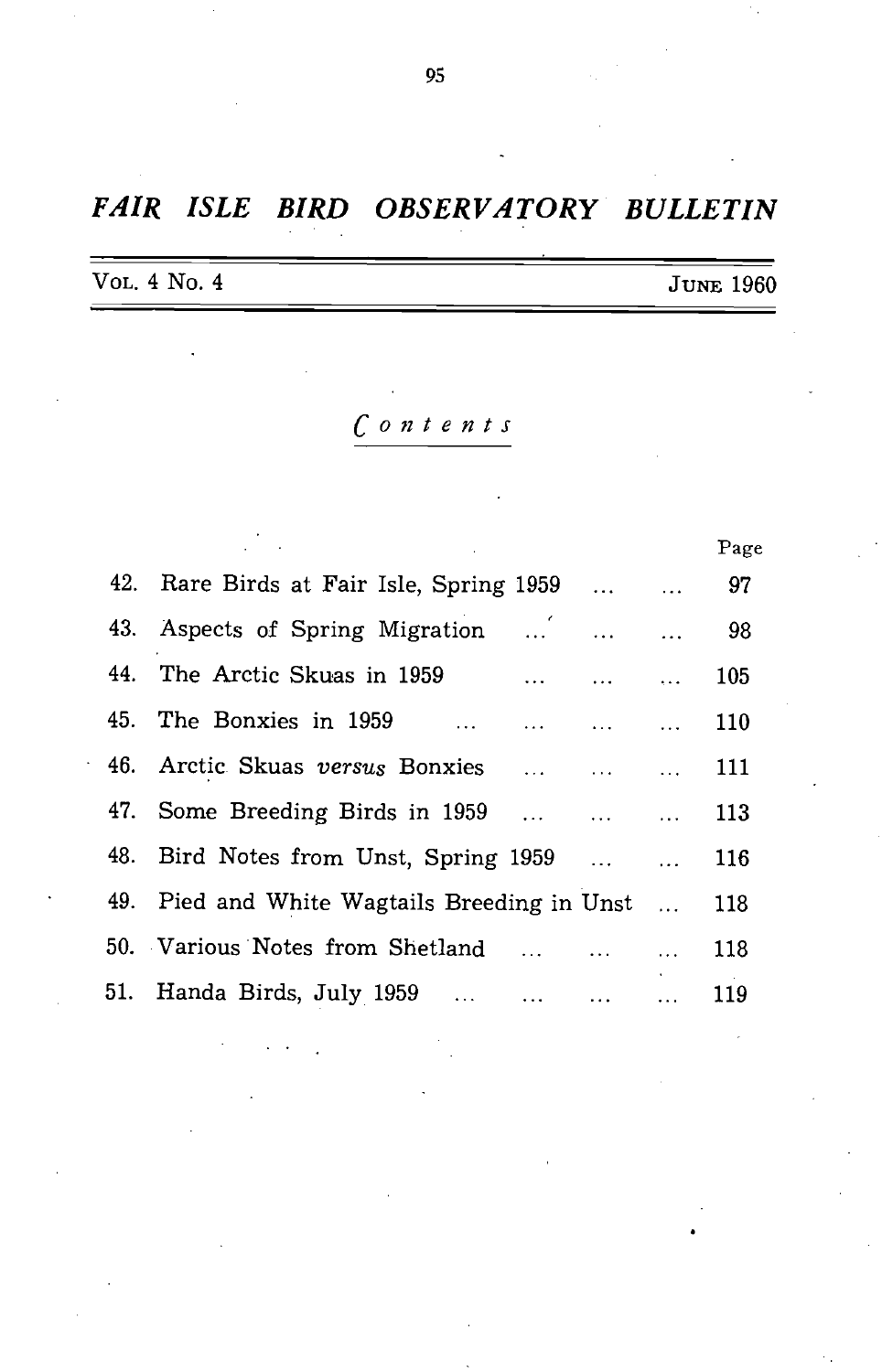### **42. Rare Birds at Fair Isle, Spring 1959**

- RED-NECKED PHALAROPE *P'halaropus lobatus.* A bird seen at Leestit and Fillsi Geo on the morning of June 18th was only the third record for the isle, and the first since June 6th 1930.
- ICTERINE WARBLER *Hippolais icterina.* A bird with a well-marked wing-patch was in the Houll area from May 24th to 26th.
- MARSH WARBLER *Acrocephalus palustritis.* Different birds were trapped on June 12th, 13th, and 30th. This seems to be the most favoured month for the occasional occurrences at Fair Isle, the last of which was in June 1956.
- ALPINE ACCENTOR Prunella collaris. A handsome individual of this species was found on the scree at Wester Lather by Colin Pennycuick on June 27th, and was watched for some time by several of us on the following day. A large dumpy Hedge Sparrow with chestnut flanks and dark-speckled white throat above the grey breast, the bird was frequenting an area most reminiscent of the place I had last seen the species, in the French Alps on 1950. The species was seen by Eagle Clarke in the west cliffs of Fair Isle on October 6th 1910, and our status-book also includes, without details, two further sight-records in September 1930 and 1933. These were not incorporated in the *Handbook* list; and are probably best forgotten.
- RED-THROATED PIPIT *Anthus cervinus.* A fine bird with brickred throat was watched by James A. Stout, W. Crawford, Roy Dennis and myself at Shirva on May 18th. It gave a distinctive flight-call remarkably similar to that  $\overline{of}$  the Yellow Wagtails, and J.A.S. had heard this note, though unable to place it, in the same area on the two preceding days. While we were watching, the pipit sang several times from the ground; a song reminiscent of that of the Tree Pipit. The record is apparently the fourth in spring at the isle.
- GREAT GREY SHRIKE *Lanius excubitor.* One was on the island from April 2nd to 7th. At one time it was seen to kill a Skylark and to carry-it for over a hundred yards. The species is very irregular in spring, though almost annual in the autumn.
- SONG SPARROW *Melospiza melodia.* As already recorded in detail in *British Birds* 52: 419-421, a male of this American species, not previously recorded in Europe, was found by Roy Dennis on Ward Hill on April 27th, caught later the same same evening, and it lived near the Bird Observatory until. May 19th, often singing in the early morning and evening.

P. D.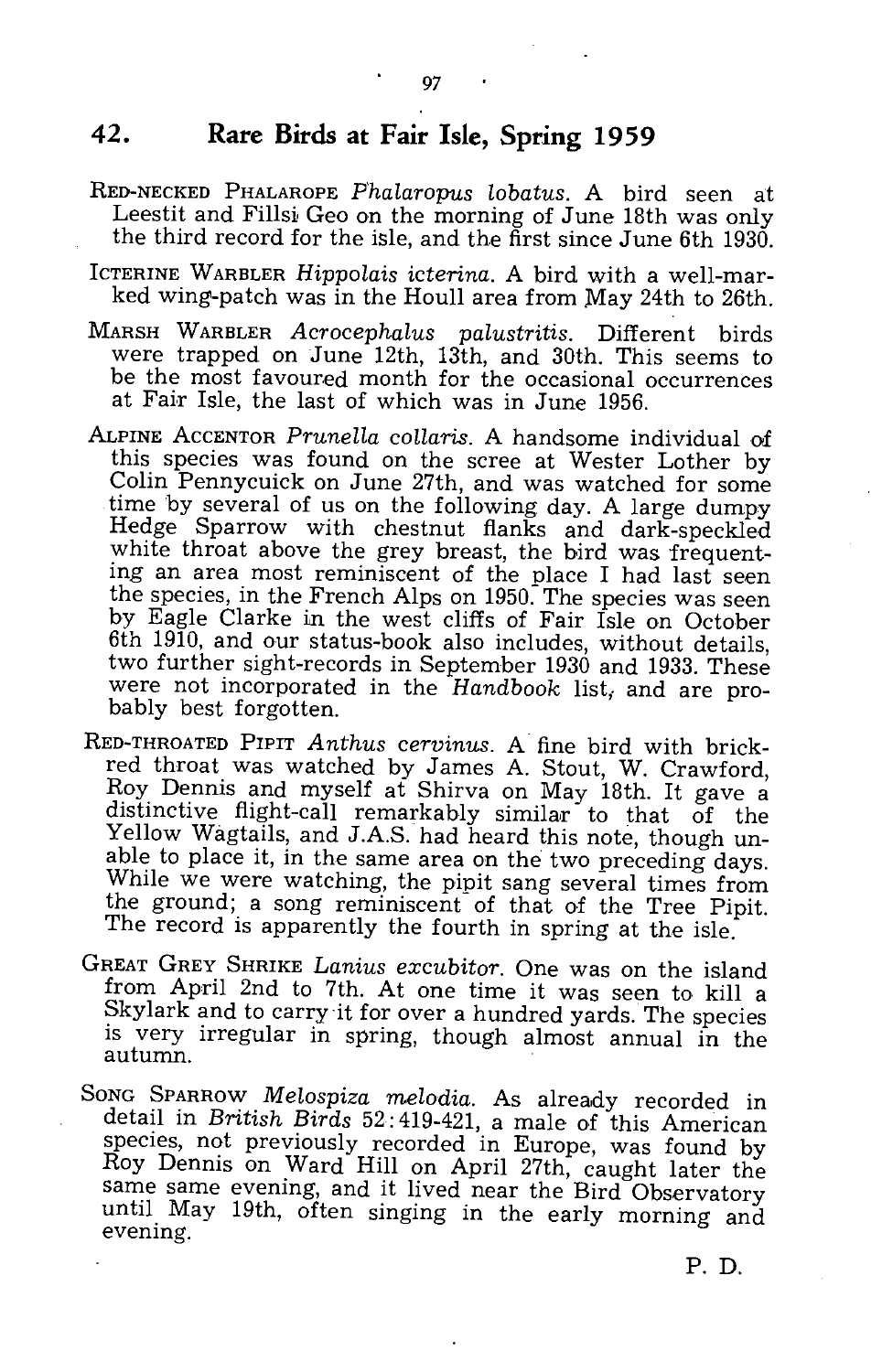## **43. Aspects of Spring Migration, 1959**

#### PETER DAVIS

The spring migration of 1959 has been summarised in *Bird Migration* 1: 41-43 and in our Annual Report. It was not an outstanding season, particularly when contrasted with the early part of 1958, with its astonishing "once-in-a-lifetime" avalanche of 'birds at the end of March; but certain features may be discussed in greater detail.

*Stonechats* 

The early spring movement of Stonechats *Saxicola torquata*  was a regular feature of pre-war years, but for the two past decades, according to the islanders, they have appeared irregularly and in very small numbers. The same decrease was of course noted in many parts of Britain. In 1957 I was given two spring records, one on March 6th (George Stout) and one May 1st (James Wilson); and in the first season of early manning of the observatory, in 1958, up to three birds were frequently seen between March 16th and April 13th (Bull. 4:42). This welcome recovery was sustained in 1959, when a female appeared on March 3rd, was joined by a male on the 9th and a second female on the 10th. After the 12th there were none until a second small wave began with a hen on the 19th, a cock and two hens on the 20th, and ended with a last bird on the 21st. (As we go to press, this pattern is being repeated in 1960).

Fair Isle is well north of the Stonechat's breeding range, which extends to northern Scotland but no further north than Schleswig-Holstein on the continent. The bird's visits to Fair Isle have been, and are again, too regular to be explained by a hypothetical long-distance drift from the southern part of the North Sea. I believe that we are seeing birds which have "overshot" the Scottish breeding-areas in an early northward movement, corresponding to that which is regularly observed at the south-western bird observatories. The recent arrivals have been in periods of mild weather with light southerly winds, which may have stimulated a prolonged migration; the kind of weather in which our breeding passerines return to the isle, which brings us hirundine movements later in the spring, and in which we receive redetermined passage of continental birds previously drifted across the North Sea.

This phenomenon of overshooting under the stimulus of mild and favourable weather mav be a more important feature of the spring migration than has hitherto been supposed. Further evidence for it is provided by the almost regular arrival of Pied Wagtails Motacilla alba yarrelli at Fair Isle in spring, and the less frequent occurrence of other British forms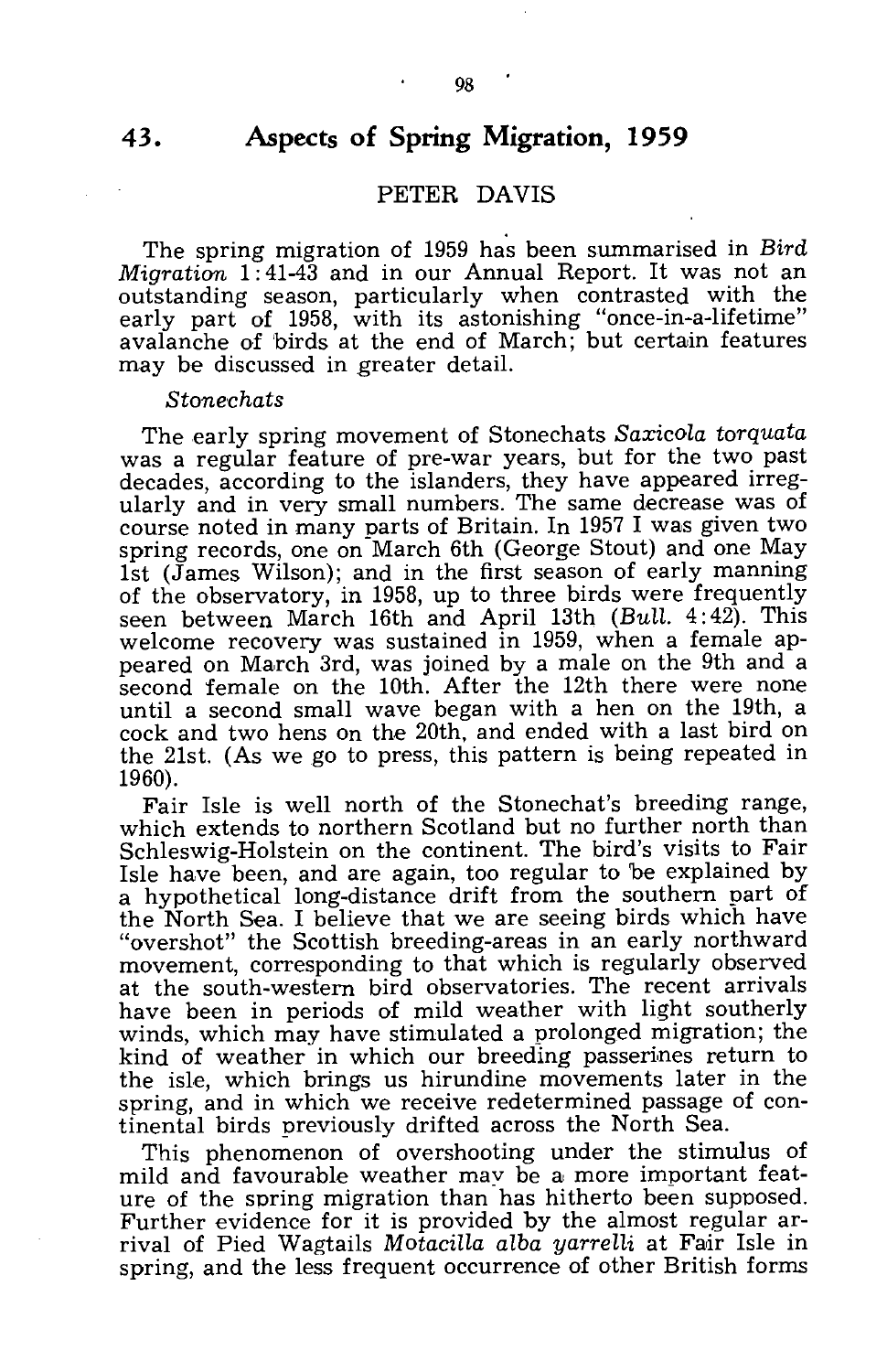such as the Y ellow Wagtail M. *flava flavissima.* Two Fair Isle ringing recoveries seem to indicate this type of movement: the Swallow *Hirundo rustica* of spring 1953 which was found breeding in Caithness in 1954 and 1955, and the Corncrake *Crex crex* of May 1958 that died in South Ronaldsay early in the following July. Visual evidence of the subsequent return of such migrants has come from southward passage of hirundines a few days after a northbound movement through the isle-presumably the interval was spent in Shetland.

In a wider context, a movement of this type could account for many of the occurrences of southern and south-eastern vagrants, and for considerable arrivals with a strong southern component, which frequently appear in spring to the north of their normal range.

#### Pied Wagtails

Although odd Pied Wagtails come to Fair Isle in most years in March or April, the movement in 1959 was a little stronger than usual. The first bird was seen on March 27th (coinciding with the first significant fall of Meadow Pipits *Anthus pratensis);* there were two by the 30th, and at least four on April 2nd, several remaining for some days afterwards. (For details of the first Shetland breeding-records of this race, see para. 50).

#### *The Late March Drifts*

Between March 22nd and the end of the month there came a succession of small arrivals of European birds on intermittent south-easterly winds. A feature of the movements at this period was the segregation of species which make the North Sea crossing from Scotland to Scandinavia after wintering in Britain, from those which had most probably been passing north up the western seaboard of the continent after wintering in southern Europe. The prominent species in the first category was the Blackbird *Turdus merula,* with some Fieldfares *T. pilaris* and Redwings *T. iliacus;* and in the second the Song Thrush *T. philomelus,* the Robin *Erithacus rubecula,*  and the Hedge Sparrow Prunella modularis. The Chaffinch *Fringilla coelebs* and the Brambling F. *montifringilla* seemed to fall into either category, or both, though the former was certainly commoner as a companion of the Blackbird arrivals.

It is commonplace at Fair Isle to find that wind-drifted migrants of those species and populations which apparently do not make regular voluntary crossings of the North Sea, often arrive on the island during the day. Some of these are "island-hopping" on resumed passage after an earlier drift, but many others arrive tired and at low weights, in conditions which suggest that they have just completed a lengthy crossing. This happened several times in late March 1959. The voluntary oversea migrants, on the other hand, are usually already on the island by dawn, as might be expected if their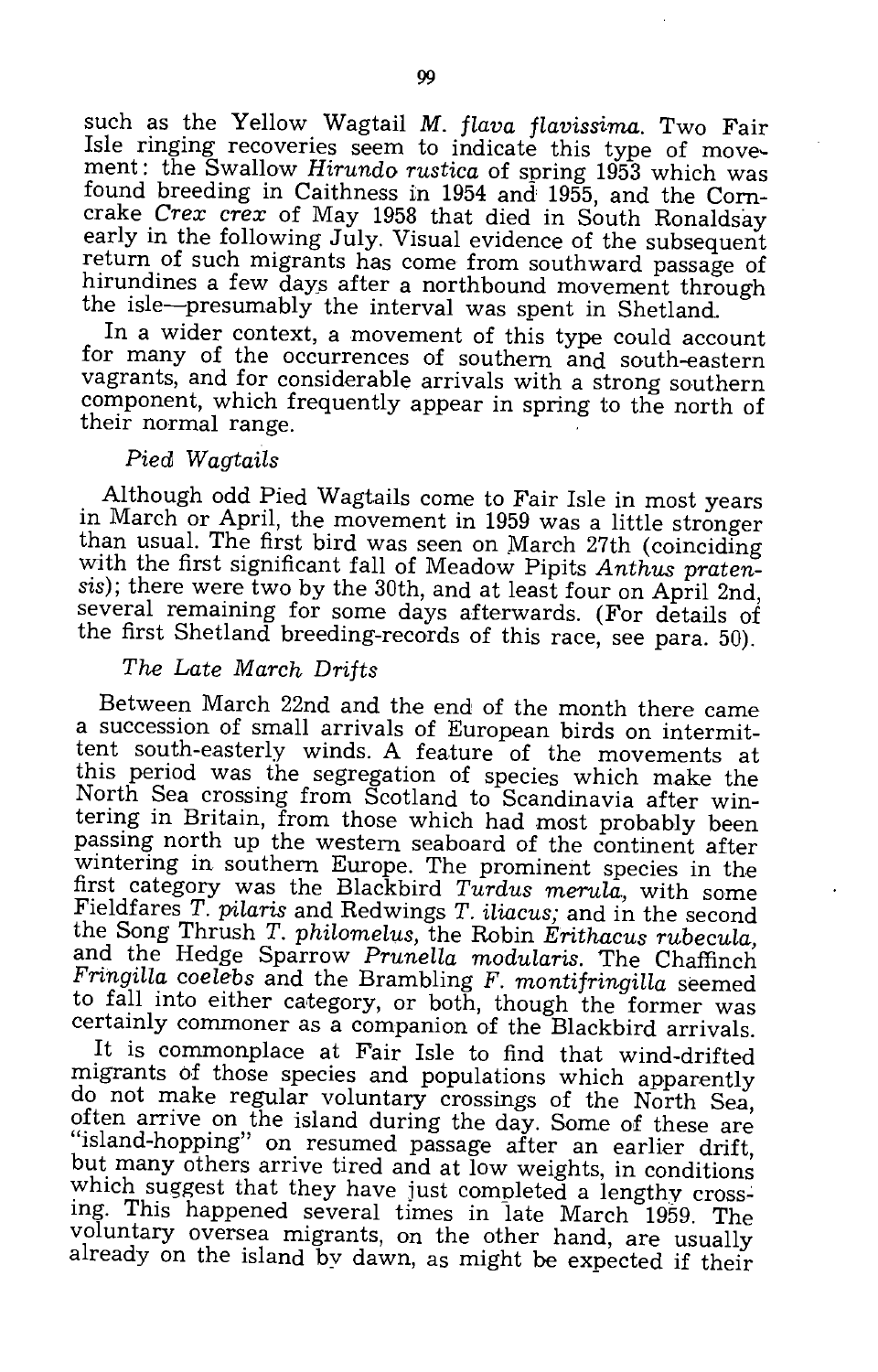presence is due to a comparatively short deflection from the expected route by southerly crosswinds.

The present contribution relates to a problem recently posed by David Lack. In a review of our knowledge of oversea migration *(Ibis* 101: 374-399) Dr Lack questions the validity of an important proposition in Kenneth Williamson's theory of migrational drift (Scot. Nat. 64: 1-18), namely that winddrifted migrants over an inhospitable area will turn to fly downwind, to avoid deteriorating weather and in order to have the best chance of making a landfall before they are exhausted. (If such behaviour were innate, it would have considerable survival value; but perhaps drift-wastage is comparatively unimportant as a factor in population control, and the proportion of survivors from a long-distance drift too small for their qualities to be widely propagated. As evidence of the extensive wastage of drifted birds it may be mentioned that not one of over 1900 warblers and flycatchers ringed at Fair Isle, and only three of 1400 small continental "chats," have been reported outside the northern islands). Dr Lack seems to postulate that the drifted migrants may be unable to adjust their heading and may be passively drifted downwind. Since this would greatly increase flying-time, the implication is that small migrants may be able to maintain flight for much longer periods than has been supposed.

To return to the late March passage: The morning of March 22nd was fine and birdless, and nothing was trapped. By the early afternoon, however, cloud-cover increased to become complete, and the S.E. breeze freshened. At least six Hedge Sparrows (the first of the year) appeared in the trapping-area, and four were taken between 12.55 and 15.45; a Goldcrest R. *regulus* was seen, and two of three Chaffinches which dropped from a considerable height into the mouth of the Gully trap at 17.45 were caught. Two of the Hedge Sparrows weighed only 16.5 grammes (against a normal figure of about 19-21 gm. for rested migrants at this season) and one of the Chaffinches weighed only 22.3, a fairly low weight. About five Robins and a Woodlark *LulluLa arborea* were seen on the morning of the 23rd, and a few extra Blackbirds had also come in, but otherwise there was no follow-up to this movement. The morning of the 24th also started quietly, but the wind backed S.E. again about 1030 and several new migrants appeared. Three Hedge Sparrows were caught out of about five seen in the trap-area; two new Robins were trapped, and six Chaffinches later seen. One Hedge Sparrow weighed only 16.3 gm., and the Robins only 14.2 and 15.7 respectively, compared with 18-20 for birds already resident at the time. This arrival preceded a pre-frontal overnight fall of Blackbirds (over 50 seen) completed by dawn on the 25th. With them came a few Fieldfares and Redwings, about forty Chaffinches, and at least four Bramblings. The latter seemed tired, and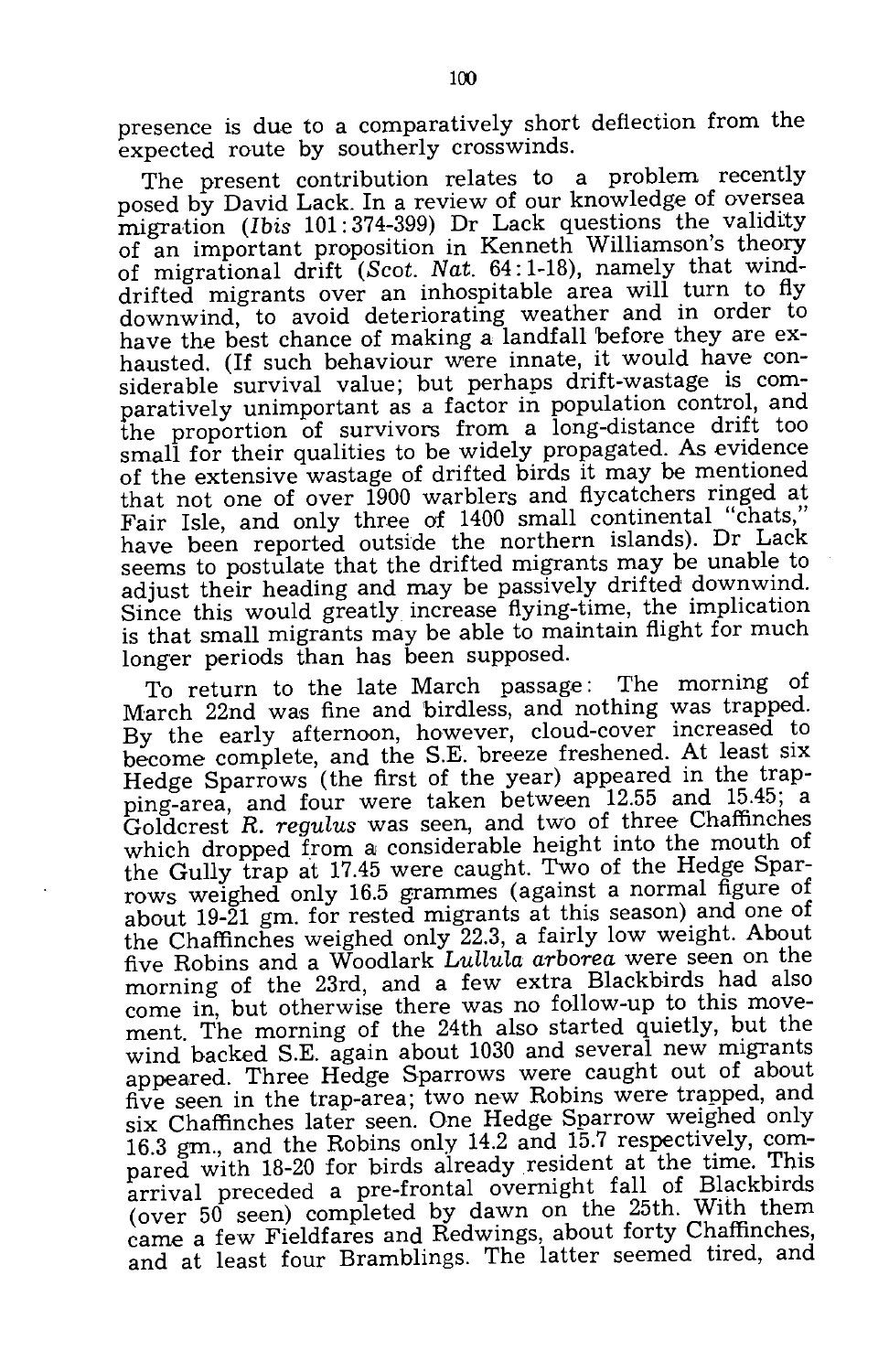three trapped were at the low weights of 18.5, 18.9, and 21.5 grammes; probably they had flown further than the other birds. Most of these had gone by the morning of the 26th, and the next arrival was not until the afternoon of the 27th, with increasing cloud and a strong S.S.E. breeze. A few Blackbirds, Hedge Sparrows, and Robins, and a very tiredlooking Brambling, were thought to have come in at this time. Two trapped Robins were at the exceptionally low weights of 13.2 and 14.5 grammes.

March 28th and 29th brought little further immigration, but on the 30th, a grey day with fresh south-easterlies, a birdless forenoon was followed by the largest of these afternoon falls. At least fifteen Robins were in the trap area by 1430, and ten were caught; two Goldcrests were seen, several Song Thrushes, a Wood Pigeon *Calumba palumbus,* and a Yellowhammer *Emberiza citrinella.* The Robins were all at low weights-none weighed more than 17.6 grammes, and one only 13.5. A Goldcrest weighed 4.8, which is near the live minimum for this species, and a Song Thrush at 59.9 was well below average. In a further sample of eight Robins from this movement, taken next morning, none weighed more than 15.6, two were at 13 grammes, and one only 12.6.

Six recaptured Robins and Hedge Sparrows at this period all showed improved weights, as given in the following table.

|      | Ringed        |        | Recaptured |      |        |  |
|------|---------------|--------|------------|------|--------|--|
| Date | Time          | Weight | Date       | Time | Weight |  |
| 25/3 | 0755          | 14.9   | 28/3       |      | 18.6   |  |
| 26/3 | 1245          | 16.5   | 30/3       | 1740 | 19.4   |  |
| 31/3 | 0815          | 13.0   | 8/4        | 1515 | 18.2   |  |
|      | HEDGE SPARROW |        |            |      |        |  |
| 25/3 | 1035          | 17.5   | 31/3       | 1730 | 20.3   |  |
| 26/3 | 1030          | 15.6   | 30/3       | 1300 | 17.5   |  |
| 31/3 | 1430          | 18.5   | 2/4        | 1715 | 19.5   |  |

On March 21st-22nd pressure was high over Scandinavia and Central Europe; a shallow depression' occupied the southern half of the North Sea. The drift is likely to have begun in the cloudy area at the eastern side of this low, i.e. in the Heligoland Bight area (the cloud did not extend far inland). The weather map indicates SE winds of about force 3 in the northern half of the North Sea overnight, decreasing towards dawn, but freshening during the morning. Cloudcover extended to this area 'by dawn. On the assumptions that the movement originated in the Heligoland Bight area, and that it commenced about nightfall on the 21st (as would be normal for night-migrants), the Hedge Sparrows and: other birds involved took about 18-20 hours to gain approximately  $450-500$  miles. For a straight track this would give ground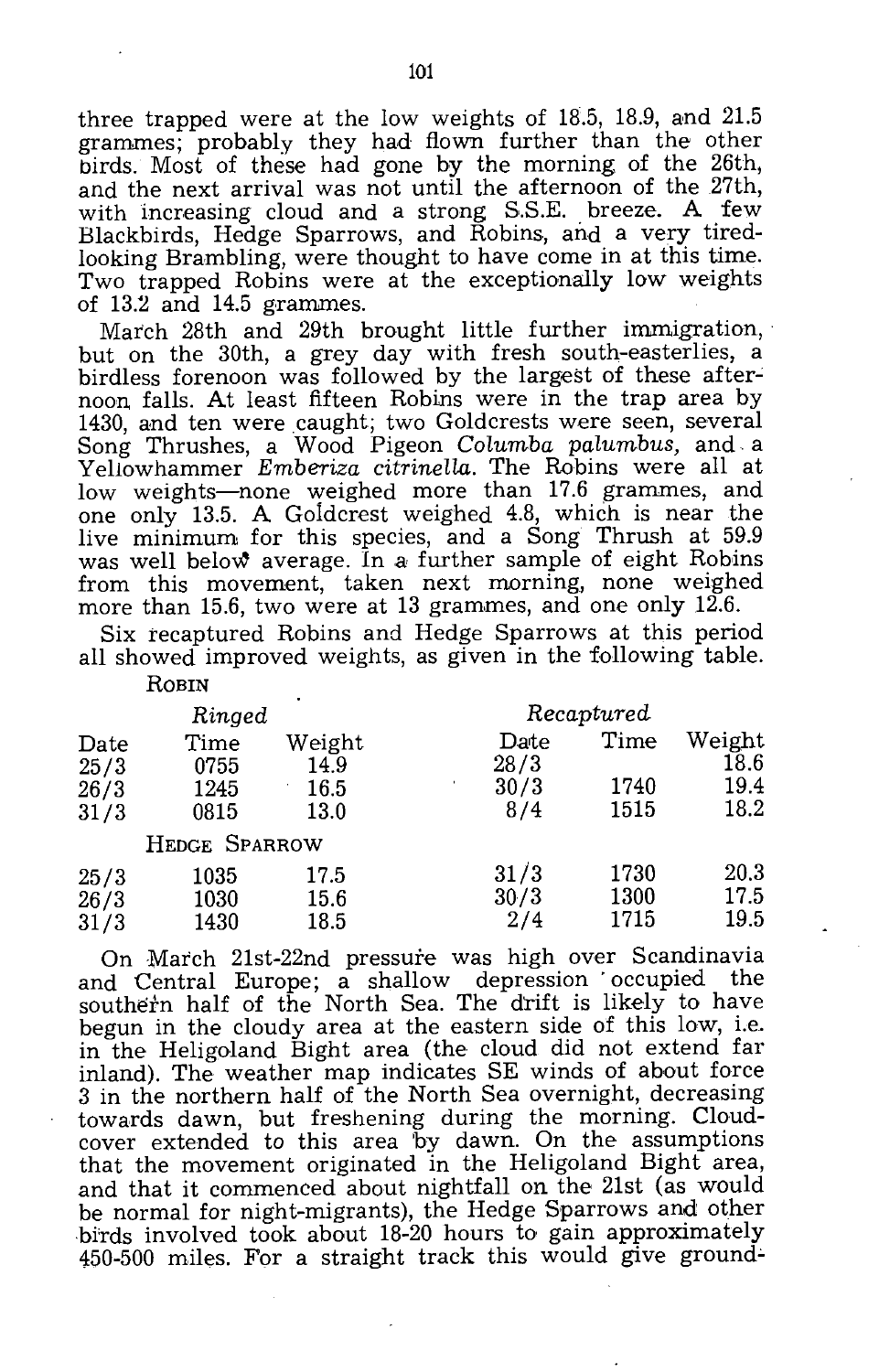speed of 20-25 m.p.h. in an air-mass moving at not more than 12-15 m.p.h. in the same direction.

It is at least possible that the daytime arrivals on March 21th and 27th were the result of deflection from a redetermined passage out of eastern Britain; and because of this uncertainty I will not discuss them. The larger fall of the 30th, however, was certainly a new drift, from the weather conditions'and the very low weights of the arrivals. The slowmoving frontal system of a depression south of Iceland was crossing Britain on the 29th, bringing cloud to the eastern part of the North Sea by evening. The weather-maps show fog on the Danish coast late in the day, with the SE wind ranging from force 1 in this area to force 4 in Shetland. Cloud-cover was virtually complete everywhere by the morning of the 30th. Birds drifted from Denmark on the evening. of the 29th would have covered a minimum distance of about 400 miles to arrive in Fair Isle about 20 hours later, and the average wind-speed is unlikely to have exceeded 10-12 m.p.h.

If these interpretations are valid, the movements were considerably too slow for the birds to have flown on a downwind heading from the start; even the most halting Hedge Sparrow or Robin would have a flight-speed of more than about ten miles per hour, more probably twice that figure. It might be suggested that the drift began well inland in the continent, but this seems unlikely in view of the cloudless conditions there. On the other hand, the figures would suit well a movement which began with a cross-wind heading (towards Scandinavia) and was progressively deflected to the west over the sea. The bird would then follow a track increasingly close to that of the wind, and would eventually be flying downwind though blissfully unaware of this.

#### *Early Records* of *Summer Visitors*

April of 1959 was notable for the early arrival of several summer migrants. The first of these were two Swallows *Hirundo rustica* on the 14th, three'days sooner than the previous earliest record, made over fifty years ago. A Chiffchaff *PhyUoscapus coHybito* was also seen on the same day, but this was a fairly normal·date (the Chiffchaff is in fact the only warbler to have been reliably recorded on Fair Isle in March). A Whitethroat *Sylvia communis* on April 15th, however, was our second-earliest record, beaten only by one April 11th 1927. On the 18th, both Redstart *Phoenicurus* phoenicurus and two Blackcaps *Sylvia atricapiHa* were found; the Redstart was not abnormal (there are at least five earlier notes), but the Blackcaps were no less than ten days before any previously recorded. Another "first," this time by a margin of only two days, was established by a female Yellow Wagtail *MotaciUa flava flavissima* on the 21st, and we also had a male of this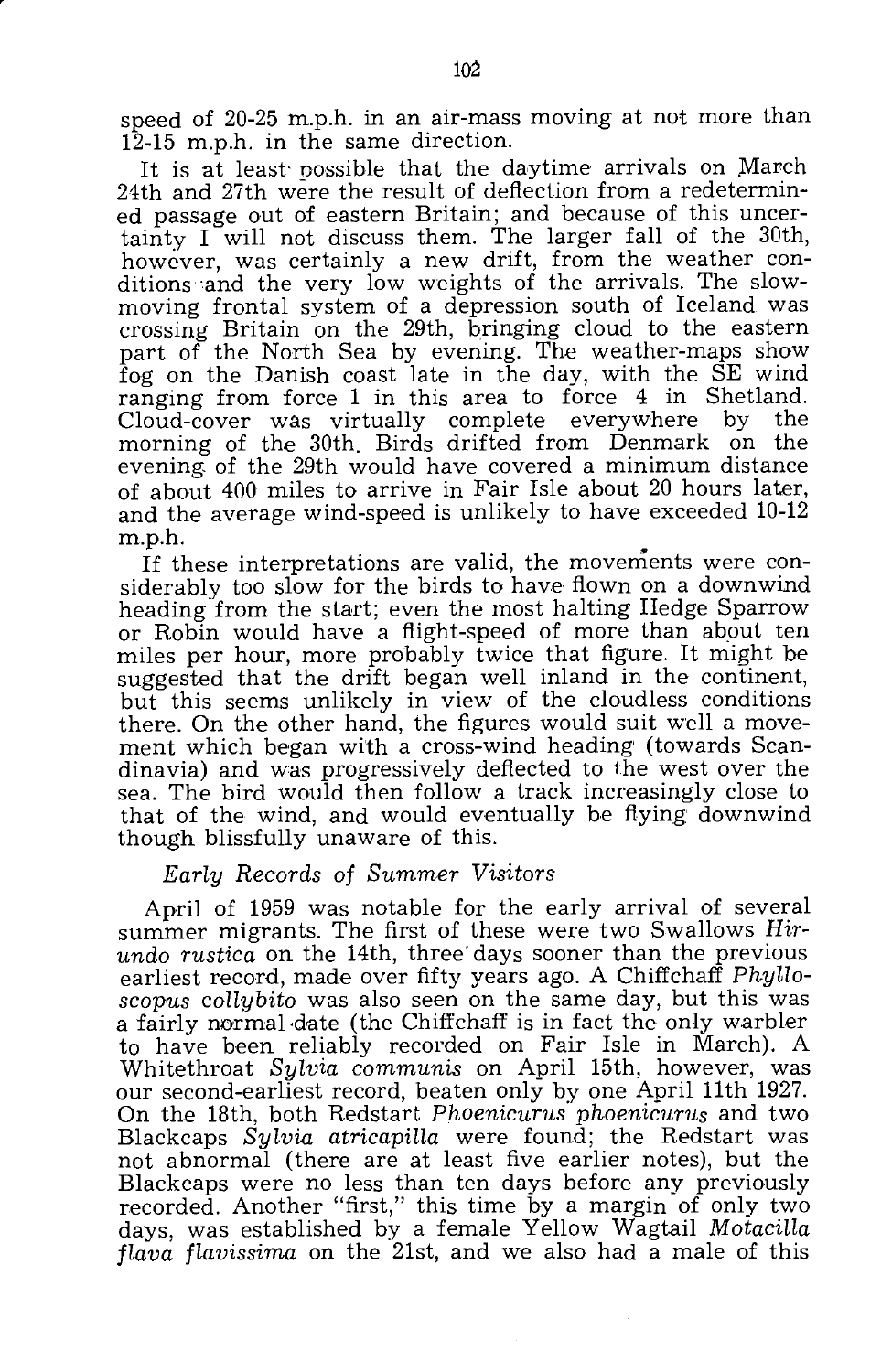form on the 24th. The first Willow Warbler *Phylloscopus trochilus,* on April 25th, was beaten by at least four earlier notices; but is far from occurring annually in April. The Tree Pipit *Anthus trivialis*, seen on the 29th, has a similar status; but a 'House Martin *DeLichon urbica* on the same day was apparently the first April record-the earliest note is of one May 1st 1929. A Corncrake *Crex crex* on the 30th was twice preceded, by birds on April 25th 1913, and 26th 1925, but the species seldom occurs before the second week of May. Finally, a Cuckoo *Cuculus canorus*, also on the 30th, was our second April record; the other being on the same day of April 1914.

#### *Passage to the North-West*

In spite of the prevalent westerly winds during the spring of 1959, passage to the north-west was not above average strength. As usual the Snow Buntings Plectrophenax nivalis were the first to go, with peak movements of about 150 March 3rd, 100 8th (a diurnal passage), and 85 26th, but small numbers occurred until the end of May. The White Wagtail M. *a. alba* first appeared on March 24th; there were only odd birds until three April 24th, followed by eight 28th and about twenty May 6th. Iceland Redwings T. i. coburni were extremely scarce; they were trapped on March 28th, April 5th, 7th (three) and 14th, and a late bird on June 4th. A few other sight-records were made during April and early May. Only two parties of Whoopers Cygnus cygnus were seen, five April 8th and four 14th, and the only goose was a Pink-foot *Anser brachyrhynchus,* on April 25th. Single male Lapland Buntings *Calcarius lapponicus* were found on April 17th, 18th, and 23rd, and three birds were present on May 1st. The first Greater Wheatear Oe. *oenanthe leucorrhoa* was caught on April 23rd, and others were seen or trapped during the following days; an obvious fall succeeded on the 29th, and a much larger one on May 6th, with smaller numbers to early June. Meadow Pipits *Anthus pratensis* also arrived in good numbers on April 28th and May 6th; many of these birds were of the yellow "Atlantic" type. The only Greenland Redpoll *Carduelis flammea rostrata* of spring was also on May 6th. The arrival on this day-the only major fall of north-western passerines in the spring--occurred in cloudy conditions with fresh SW wind, and was evidently the result of an eastward drift from a movement out of western Britain; many of the 'birds arrived on the isle quring the afternoon. A dozen Whimbrels *Numenius phaeopus* and several Golden Plovers *Charadrius apricarius* were associated with this movement.

#### *Continental Arrivals in early May*

The first fall of continental night-migrants in May began during the afternoon of May 7th, with the arrival of odd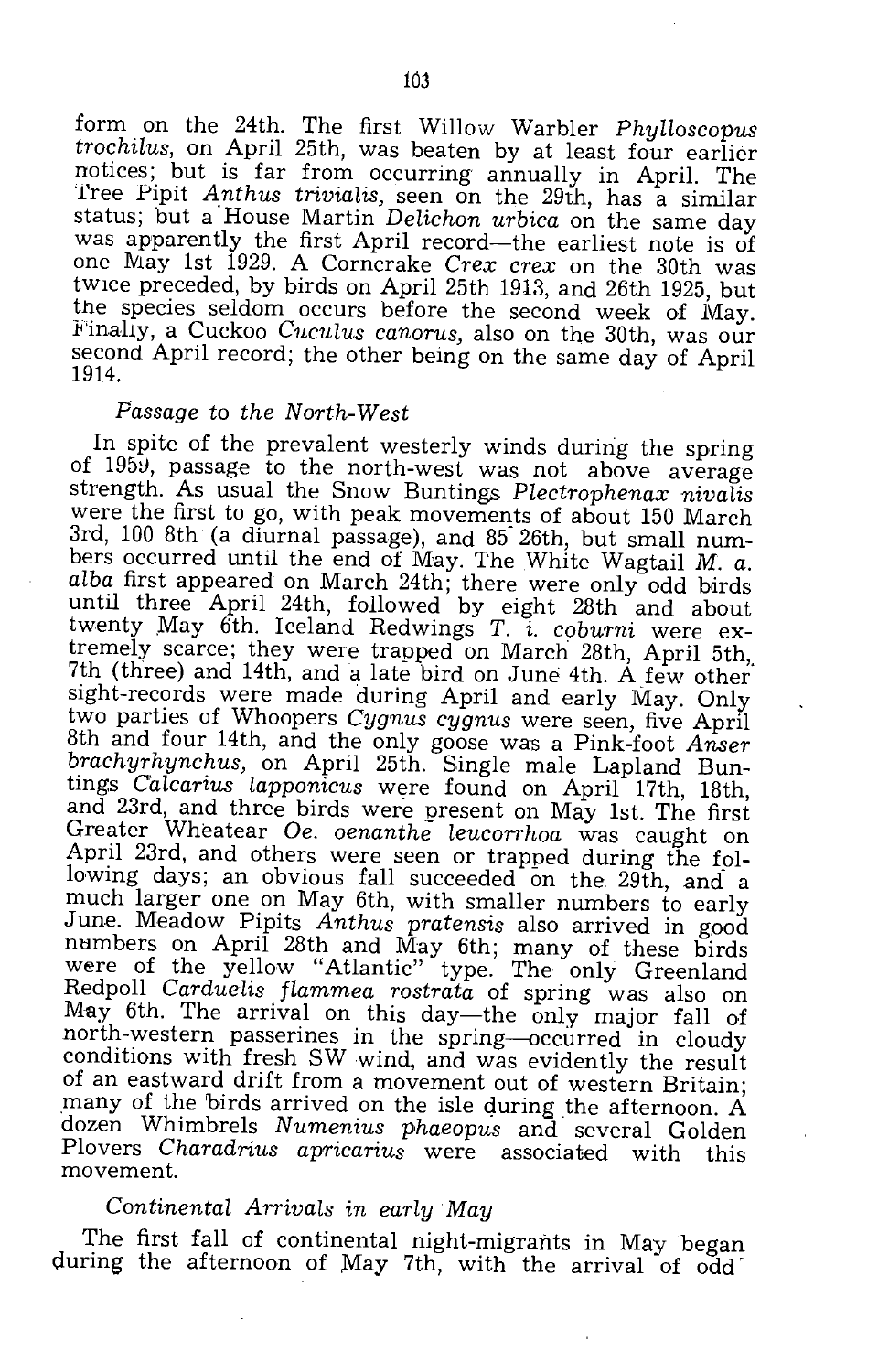Whitethroats and a Chiffchaff in south-east winds preceding a front; and was completed by the passing of the front and its rain-belt in the early hours of the 8th. On this day the new arrivals included several Whinchats Saxicola rubeira, a Redstart, a Grasshopper Warbler *Locustella naevia*, several Sedge Warblers *Acrocephalus* schoenabaenus, Whitethroats, and Willow Warblers, a Garden Warbler *SyLvia borin* and a Lesser Whitethroat *S. curruca,* two Spotted Flycatchers *Muscipapa striata,* and a Reed Bunting *Emberiza sch0enicLus.*  This list was extended on the 9th, with the discovery of a Wryneck *Jynx torquiHa* and a Cuckoo. The drift was renewed ,on the night of 9th-10th, with fresh SE winds across the North Sea (between a Scandinavian High and a stationary Low west of Scotland), with misty, showery weather. The commoner small passerines increased (Willow Warblers to over twenty) and new birds were two Red-spotted Blue-throats *Cyanosylvia svecica* and an Ortolan *E. hortulana*, two Black Redstarts *Ph. ochruros,* three Blackcaps, Pied Flycatcher M. *hypeLeuca,* and Tree Pipit. Most of the 'birds recorded were sheltering in the western cliffs, and many more were undoubtedly overlooked there. Most of the migrants seen in the following week were probably drawn from this hidden reservoir, as no obvious fall was recorded. During this time several further Wrynecks, Bluethroats, and Ortolans were discovered; two Turtle Doves *Streptopelia turtur* were seen from the 11th, and a Goldcrest on the 14th.

#### *BLuethroats in Late May*

On May,22nd the Bluethroat was one of the commonest species in a small arrival from Europe, involving Whinchats, Redstarts, and a few warblers. At least four, probably five, Bluethroats were seen on this day, and similar 'numbers on the following two days; though the individuals were mostly different ones on each occasion. Seven were trapped between the 22nd and 26th, five females, and two males of the Redspotted form. The arrival took place in clear anticyclonic weather with light SE winds between southern Scandinavia and Fair Isle, and with no cloud or fog indicated on the weather-map anywhere in this area. The movement could well have been an overshoot by birds with a north-west orientation during their spring return to Scandinavia. It may be mentioned that the commonest warbler was the Lesser Whitethroat (three seen on the 22nd), which also makes a movement of this type. A very curious recovery was reported for one of these Bluethroats; a female ringed on the 24th was found dying on the sea-front at Ostende in Belgium (600 miles SSE) on the 28th. The weather maps for the 26th- $27th$  show clearly what must have happened to this bird; for a cold front was moving southward down the North Sea, with light northerly winds, and the Bluethroat was probably drifted to the south whilst making a return crossing from Fair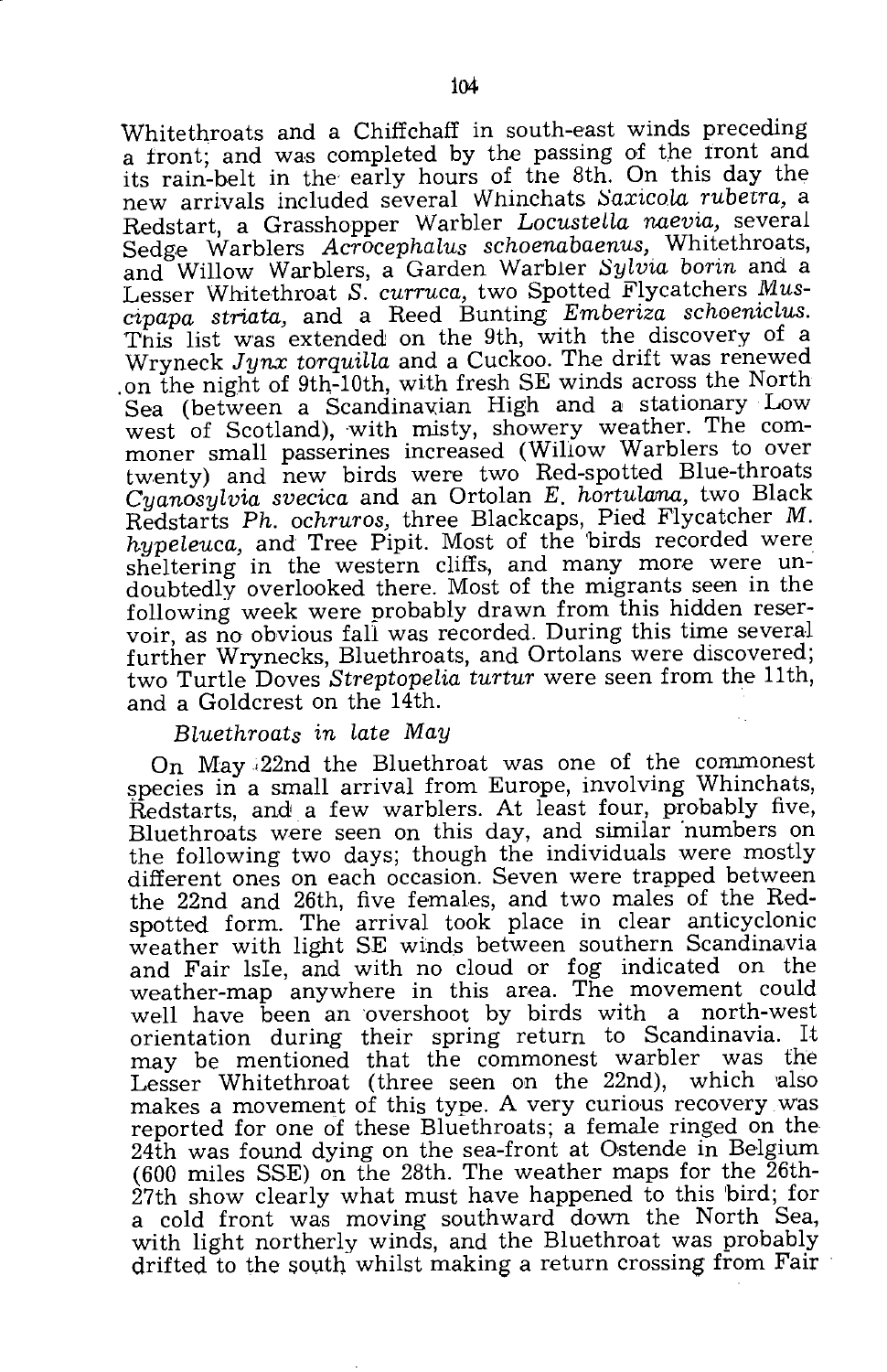Isle. The front passed over Ostende during the afternoon of the 27th, no doubt depositing the exhausted bird there.

#### **44. The Arctic Skuas in** 1959

#### PETER DAVIS

The observatory's study of the local colony of Arctic Skuas *Stercorarius parasiticus* was continued in the summer of 1959; and Peter O'Donald returned for nine weeks to help with the collection of data for his work on skua genetics. Without his assistance, the season's exacting programme could hardly have been fulfilled, for during the June netting of the adults the weather was persistently wet and windy, and many of the birds were highly unco-operative. In spite of this, it was one of the most interesting and rewarding seasons we have known.

The colony continued its inexorable increase, and progressed from 61 pairs in 1958 to 65 in 1959. (In both years, one individual was part of two pairs, remating and renesting after the death of its first mate). There were 115 colour-marked breeders at the close of 1958, and fourteen (12.2%) of these did not reappear in 1959. Of the 101 which did return, two died before they could nest, and three were present as non-breeders, so the effective loss to the breeding-strenqth was actually nineteen of the 1958 adults. The new P.V.C. colours first used in 1958 proved very satisfactory; none were lost and the only drawback was a slight fading of the red rings.

Out of 129 breeding birds in 1959, three died while nesting five remained unringed, and 121 colour-marked birds are "carried forward" to 1960, a higher proportion of marked birds than ever before.

The limits of the main colony were not greatly. changed from 1958, though two pairs broke new ground On the lower part of the Brae of Restensgeo, in the north-east, and on the north-west fringe the old Mire of Vatnagard territory was abandoned. The isolated 1958 territory of Johnny's Peats was unoccupied until a non-breeding pair took it, late in the season, but three new breeding territories were founded away from the main aggregation. These were "Auld Jeams's Hill," on the north side of Ward Hill, about half a mile from the nearest fringe territory at Brae North; "Hion." in the lower half of Johnny Arcus' Park at the foot of Vaasetter (the nest was barely thirty yards from the main road, and was first located from the window of my car!); the "Rippack," just east of the Kirk, over a mile south of its nearest neighbours at Hjon and Tarryfield. This last territory marks the second attempt by skuas to occupy the brecks east of the Village area; the first, at Busta Brecks in 1956, was foiled by man, and this latest pair failed to rear their chick.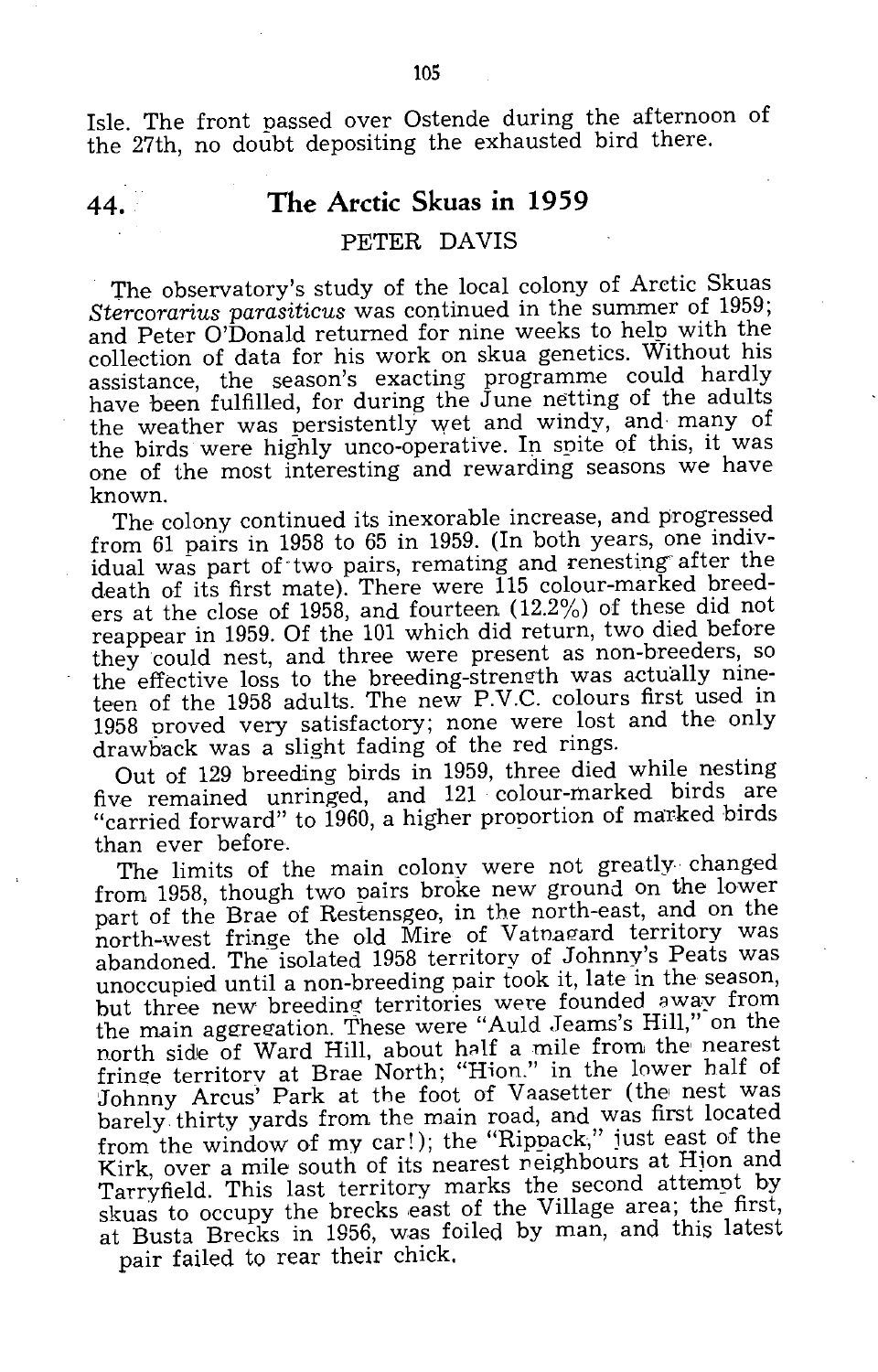#### *Age-Groups of the Breeders*

Among the 129 breeding skuas in 1959, only 24  $(18.6\%)$  remained from the age-groups which first bred in 1954 (when colour-ringing began) or earlier; 27 (20.9%) first nested in 1955, 23 (17.8%) in 1956, 13 (10.1%) in 1957, and 14 (10.9%) in 1958, whilst 28 (21.7%) were newcomers in 1959.

With the loss of three pre-1954 matings which had persisted until 1958, we now have a comprehensive picture of the age of the present matings in the colony, for the remaining pairs from the years before colour-marking were recognizable by other characteristics. Only one pair is now of uncertain vintage, the Homisdale Springs partnership which was already present when observations started in 1948. Next in seniority are the Brae Middle and Tarryfield pairs, together since 1950. Table I shows the age of the present matings.

#### TABLE I

|              |  |                |          |          | Continuance of matings established in |       |         |       |                  |
|--------------|--|----------------|----------|----------|---------------------------------------|-------|---------|-------|------------------|
| 1948 or      |  | 1950.          |          |          | 1954 1955 1956 1957 1958              |       |         | 1959  | Total            |
| before       |  |                |          |          |                                       |       |         | (new) |                  |
|              |  | $\overline{2}$ | $\sim$ 1 |          | 5 13                                  | - 6 - | -11     | 26    | 65               |
| Percentages: |  |                |          |          |                                       |       |         |       |                  |
| $1.5 -$      |  | 3.1            | $1.5 -$  | 7.7 20.0 |                                       | 9.2   | $-16.0$ |       | $40.0 \pm 100.0$ |

One 1958 pair, from Johnny's Peats, remained intact although the birds moved 700 yards to take up a vacant territory near the airstrip.

#### *. Changes in the Matings*

Twenty-one of the sixty matings which survived at the end of the 1958 summer were broken by 1959: five by divorce, two by deaths after return but before nesting, thirteen by the absence of one partner, and one by the absence of both. As in earlier years, this total includes a high proportion of matings established only in the previous year: eleven out of twentytwo pairs formed in 1958 were dissolved. compared with oniy ten out of thirty-eight older partnerships. However, two of the young matings were broken by the deaths in May 1959, and since these were in no way connected with age, only nine breaks in new 1958 pairs can be considered.

Williamson (1959) has suggested that the instability of oneyear-old matings may be due to later return to the breeding colony, and slower attainment of breeding-condition in younger birds, allowing senior partners to remate before the less experienced ones return. He pointed out that the phenomenon of divorce was much commoner in matings of only one season's duration than in old-established pairs; in 1956, when divorce was first detected, six out of eight cases concerned pairs new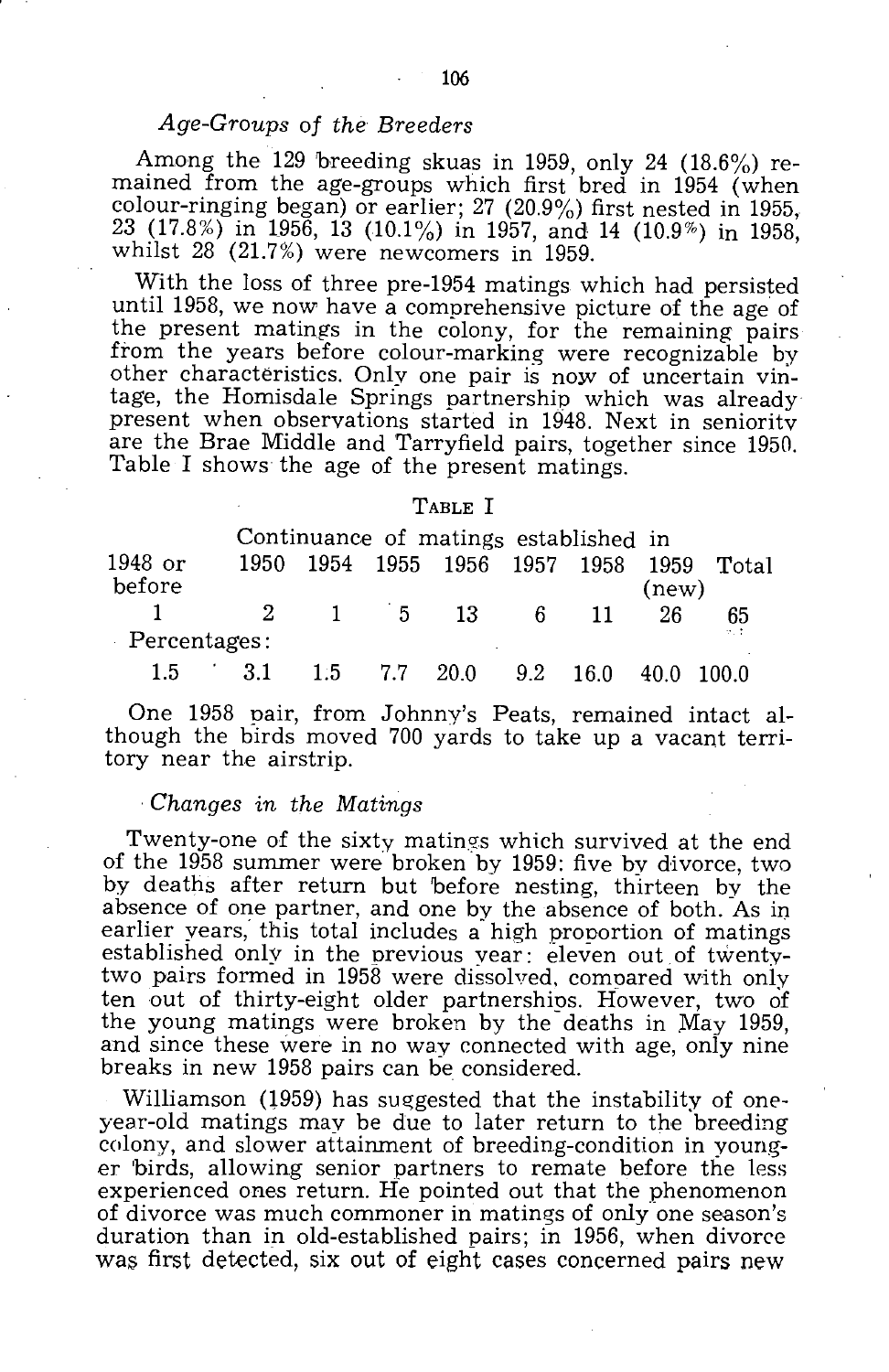in 1955, and a seventh pair may have been no older.

The divorces in 1957-58 gave further support to Williamson's hypothesis. Two divorces of pairs new in 1956 took place after only one season, though they were not detected until 1953, owing to the temporary absence of one or both 1956 birds from the breeding-strength in 1957. Three divorces of 1957 pairs were noticed in 1958, two of one-year old matings, and one of an old-established pair. A fourth divorce, of another old partnership, came to light when one bird returned in 1959, after a year's absence as a breeder. To summarize: out of fourteen divorces in 1956-58, ten, probably eleven, concerned matings only one season old.

In view of this, it was rather surprising to find that only one of five divorces of 1958 pairs in 1959 concerned a pairing established in the previous year. In the other four cases, two pairs had been together in two seasons, and two in three seasons. It seems that if asynchronous return to the colony is a main cause of divorce (as is very probable) then in some seasons it can overate among birds in the older age-groups more than among their inexperienced juniors. Gales at sea, for example, might delay the return of old birds' and allow youngsters travelling behind to overtake them.

Divorce played an insignificant part in dissolving young matings in 1959, yet a higher number of these were broken than would be expected if matings dissolved at random. independentlv of their age. The new matings in 1958 were 38% of the total matings in that vear, but they contributed half the number dissolved by 1959. The discrepancy is accounted for when we consider the age-grouns of the 1958 breeders which failed to reappear, for a higher proportion of the new intake of 1958 (5 out of 21) than of older individuals (11 out of 99) were .not seen in 1959. The comnarable fiqures for 1956-  $57$  are 4 out of 22 and 5 out of 76 respectively: and for 1957-58 they are 4 out of 20 and 13 out of 93 respectively: so this low return of first-time breeders is not an isolated phenomenon. Over these three seasons,  $19.1\%$  of breeders with only one year's experience failed to return in the following year, compared with only 10.8% of birds in older age-groups.

Three possible explanations of these results present themselves. Either there is a higher rate of mortality in first-time breeders (three to five year-olds), which seems rather imnrobable; or they do not return to the colony; or they return but do not breed. We have some data on "intermittent breeders" (i.e. birds which have already bred in the colony missing a season and then returning to the breeding- strength) but these do not help in the solution of our problem, for in five out of nine instances the bird concerned had bred on Fair Isle for two or more seasons before its year of absence. If any of the missing birds of the 1958 intake were still aliVe in 1959,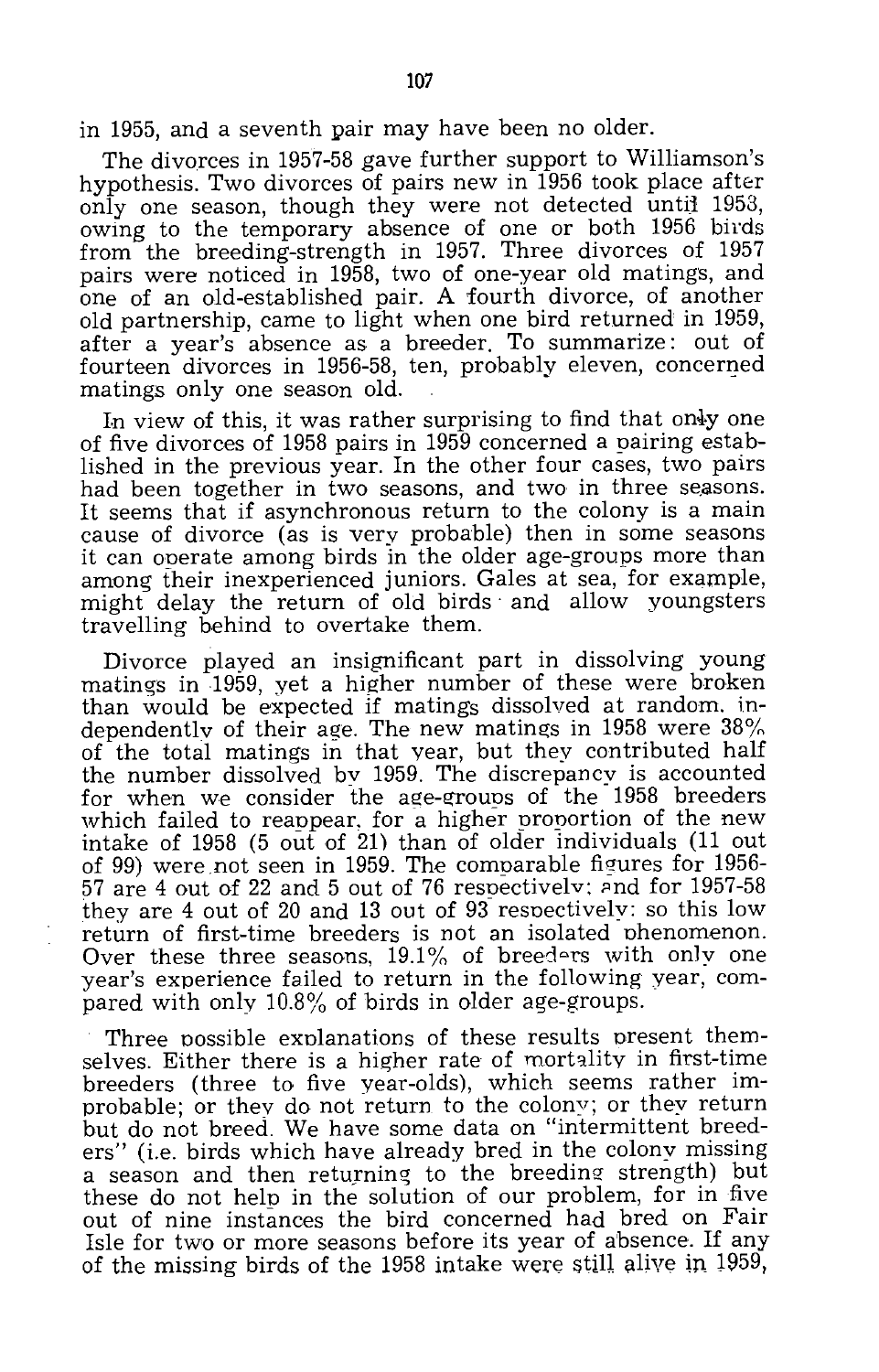it is unlikely that, they spent much time in the Fair Isle colony. for we were constantly looking for colour-ringed non-breeders. and the bright P.V.C. rings of the 1958 birds would have made them easier to detect than formerly.

It may well be, that some birds which have bred only once are attracted to other colonies in later years. Two reports of colour-marked birds, which must be of Fair Isle origin, have come from Shetland colonies. one from Noss in 1957 and the other from Foula in 1958; but in neither case were the colours seen well enough for us to identify the individuals concerned. We must hope for more precise information of this kind in future years.

#### *Intermittent Breeding*

The first instance of intermittent breeding in the Fair Isle skuas was noticed in 1956, when a bird that was nesting in 1954 but not in 1955 returned to the breeding population. Two similar cases emerged in 1957, four in 1958, and a further one in 1959.

Before 1959, however, no intermittent breeders had been recognized in their non-breeding year. This season, two colourmarked 1958 breeders occupied territory as non-breeders, and a third was seen on several occasions. At Swey North, only one bird of a Pale x Pale mating established in 1958 came back. It reoccupied its former territory, and eventually took as mate a, single-ringed Intermediate, a distinctive white-cheeked' bird which had been one of a neighbouring non-breeding pair in 1958. This bird was evidently not yet mature, and no eggs were laid. At Brae East, one of the Dark x Dark pair of 1958 died in May 1959; its bereaved partner remained, and eventually mated with an unringed non-breeder late in the season. The third non-breeding' adult was the innocent party in a case of divorce at Vatstrass, where it had previously nested for three seasons. Evidently it had returned late, to find its former mate already paired, and we identified it three times in June-July among non-breeders near the Burn of Furse. Its three yellow colour-rings were still intact, and it could not have been confused with any other individual.

#### *Return* of *Young Birds*

No less than twelve of the twenty-six new breeders in 1959 had been ringed as chicks in the colony in earlier years: two were five years old, nine were four, and one three. Two of them were mates, at the new Rippack territory.

These twelve incomers bring the total of identified returned young to twenty-nine, of which twenty-four were on the strength in 1959. Table IT lists these returns by years and age-groups.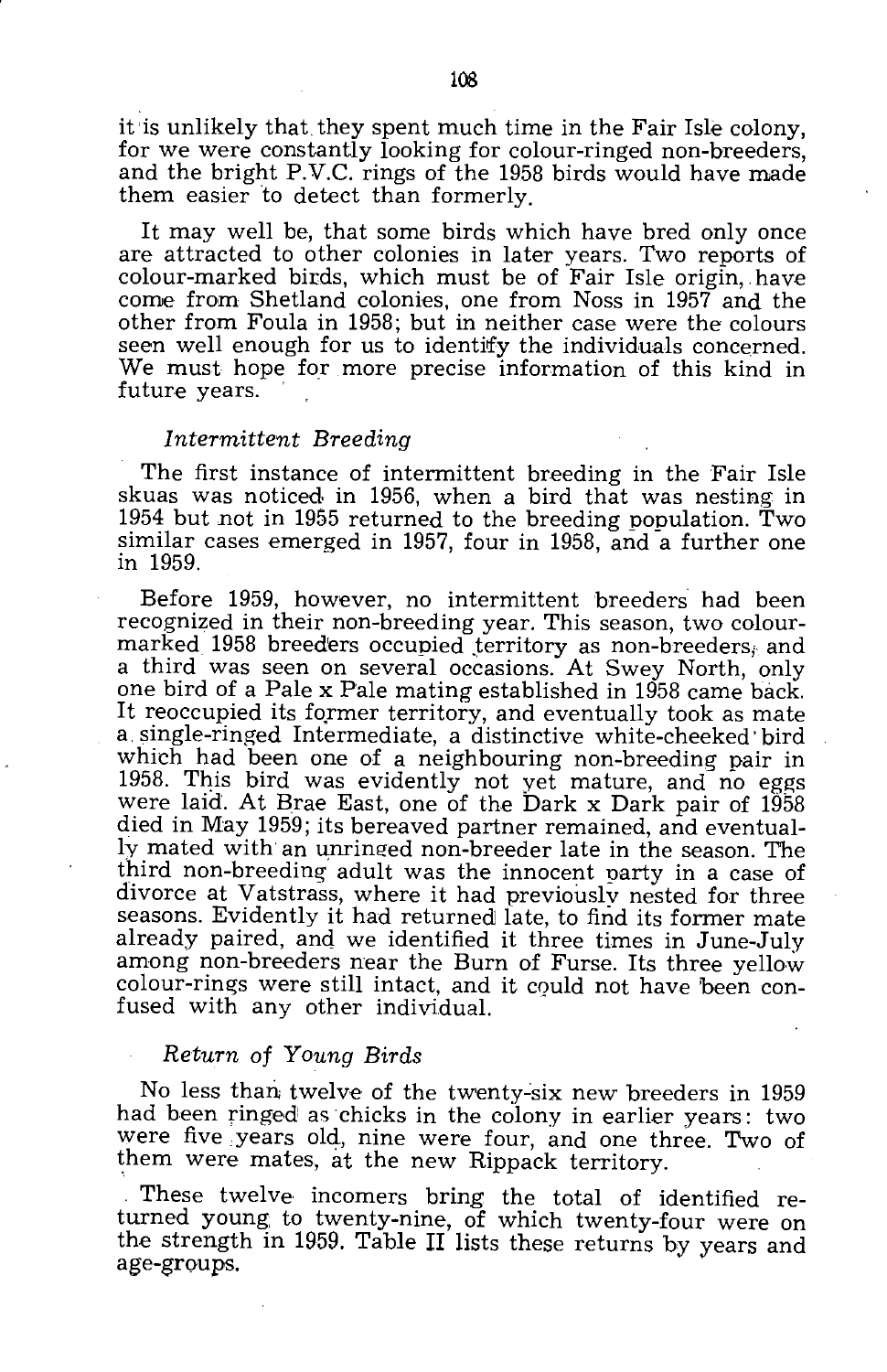#### TABLE II

*Return as Breeders* of *local-born young.* 

|        |       | Age at First Breeding |        |  |  |  |
|--------|-------|-----------------------|--------|--|--|--|
|        | Three | Four                  | · Five |  |  |  |
| 1955   | 2     | 2                     |        |  |  |  |
| 1956   | 3     |                       |        |  |  |  |
| 1957   |       |                       | 2      |  |  |  |
| 1958   | 1     | 3                     |        |  |  |  |
| 1959   |       |                       | 2      |  |  |  |
|        |       |                       |        |  |  |  |
| Totals |       |                       |        |  |  |  |

The proportion of birds breeding for the first time at five may be higher in future samples, since the butt-ended rings used until 1953 were undoubtedly lost by some birds of this age, and even by some four-year-olds. We may also find that some skuas do not breed until they are six.

The more durable Double Ended rings were first used on the 1954 crop of young, and unless some six-year-olds appear in 1960, the intake of this first reliably marked age-group was completed in 1959. Forty-four chicks were reared in 1954, and all but one were ringed. Only eight have been heard of again. One was found injured near Spiggie in Shetland (c. 30 miles NNE of Fair Isle) when almost three years old; another was recovered in Angola in its fourth November; and a third died at a small Arctic Skua colony near Boddam in Shetland (only two miles from Spiggie) at the end of May 1959. The remaining five returned to breed at Fair Isle, three at four and two at five years old. This low rate of return, and the recoveries in Shetland, seem to confirm what we had already supposed, that survivingi young do not necessarily come back to the colony of their birth.

The still incomplete recaptures of 1955 chicks, however, already show a better rate of return. All the 53 chicks reared in 1955 were ringed, and already twelve of these have been recovered, all in their native colony. Two were caught as non-breeders in 1957, but have not yet joined as breeders; another was nesting at three, and' nine more at four years of age. Since this total will almost certainly be increased in 1960, we may infer that there is a marked preference for return to the native colony. The mortality rate in adults seems to be in the region of  $10\%$  *per annum;* as it must be higher in juveniles it is most unlikely that more than thirty or so of the 1955 chicks were still alive 'by 1959.

#### *Breeding. Success in 1959*

Success in 1959 was well below the average for recent years, and comparable with that in the poor season of J957. The factors involved were different in these two years, however, for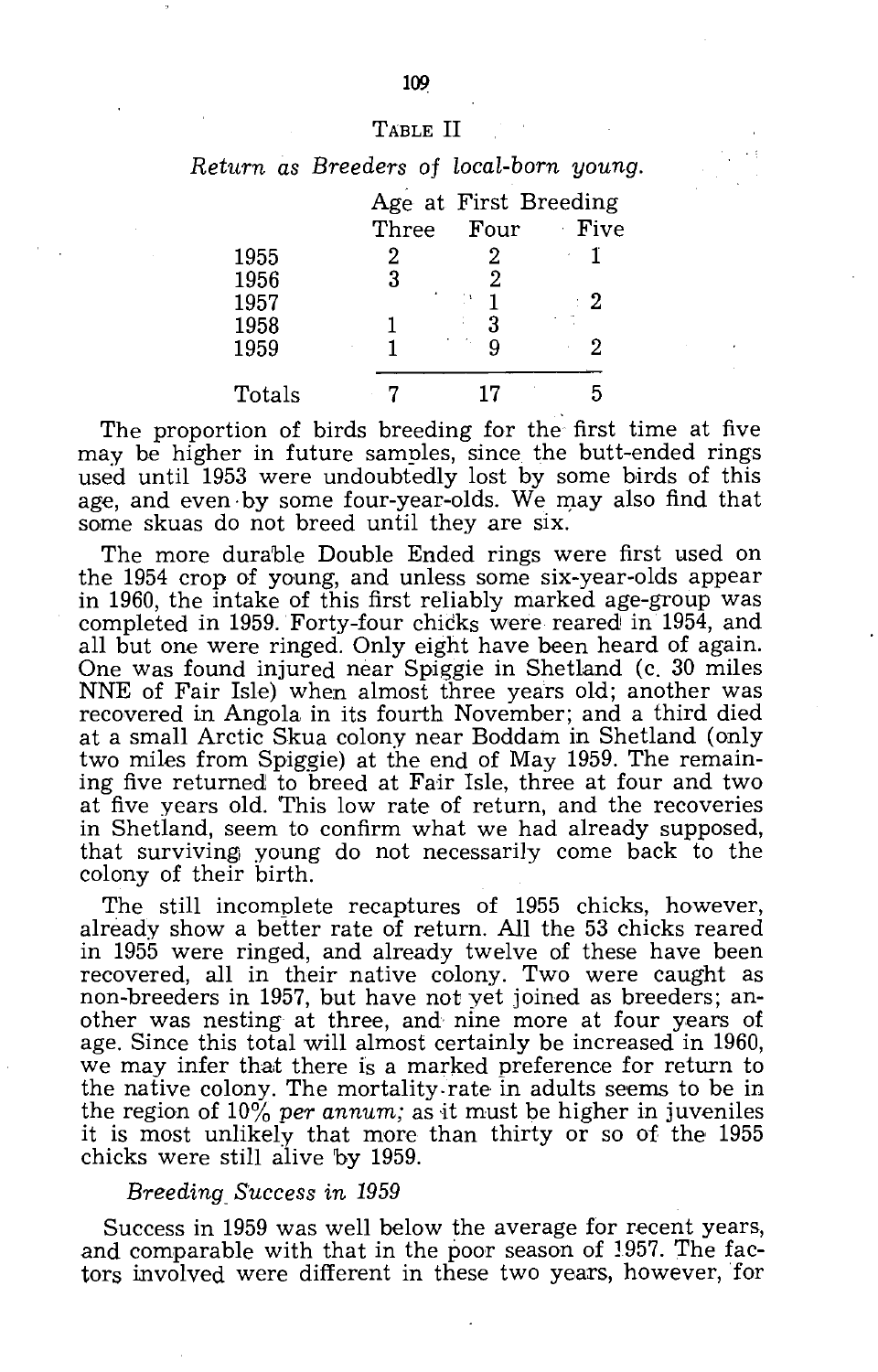1957 was a season of high hatching-success and poor chickrearing, whereas the reverse was true in 1959. Eggs were lost mainly through predation (see para. 46 for an account of the impact of a large increase in the Bonxie population), but also because of three fatal accidents during the egg stage, two of which were caused by man. Deaths in the chicks were due mainly to torrential rain at hatching-time or soon after.

The Table III gives the detailed figures for breeding-success since the study began. The 1957 figures have been corrected to allow for a fledged chick now known to have died before it could go to sea.

#### TABLE III

| Breeding Success in the Arctic Skua Colony |                 |      |                             |       |                             |
|--------------------------------------------|-----------------|------|-----------------------------|-------|-----------------------------|
| Season                                     | No. of<br>Pairs | Eggs | Eggs<br>Laid Hatched Reared | Young | $\%$ reared of<br>Eggs Laid |
| 1949                                       | 20              | 36   | 30                          | 14    | 38.9                        |
| 1950                                       | 22              | 40   | 34                          | 25    | 59.5                        |
| 1951                                       | 26              | 49   | 35                          | 23    | 46.9                        |
| 1952                                       | 32              | 55   | 49                          | 45    | 81.8                        |
| 1953                                       | 31              | 60   | 56                          | 54    | 90.0                        |
| 1954                                       | 34              | 62   | 47                          | 44    | 71.0                        |
| 1955                                       | 44              | 75   | 60                          | 53    | 70.7                        |
| 1956                                       | 51              | 96   | 76                          | 69    | 71.9                        |
| 1957                                       | 55              | 99   | 88                          | 54    | 54.5                        |
| $-1958$                                    | 61              | 119  | 101                         | 89    | 74.8                        |
| 1959                                       | 65              | 125  | 90                          | 69    | 55.2                        |

#### **45. The Bonxies in 1959**

#### PETER DAVIS

Nineteen pairs of Bonxies *Catharacta skua* nested at Fair Isle in 1959, compared with seventeen in the previous year and twenty-one in 1957.

As in the Arctic Skuas (para. 44) breeding-success was unusually low, and the main losses were similarly in the egg stage. The reasons for this seem to have been rather different in the two species, however, as the bulk of the losses in the Bonxies were due to the intervention of man; in fact, only seven out of nineteen eggs which did not hatch are believed to have failed from "natural causes." Most of these were chilled or infertile, but at least two were 'broken in squabbles between pairs nesting in close proximity-one adult was seen to dive at a sitting neighbour and knock it off the nest.

Most of the egg-losses came late in the incubation period, and so far as we could tell, there were no replacement layings.

The breeding-success in recent years is shown in the following table: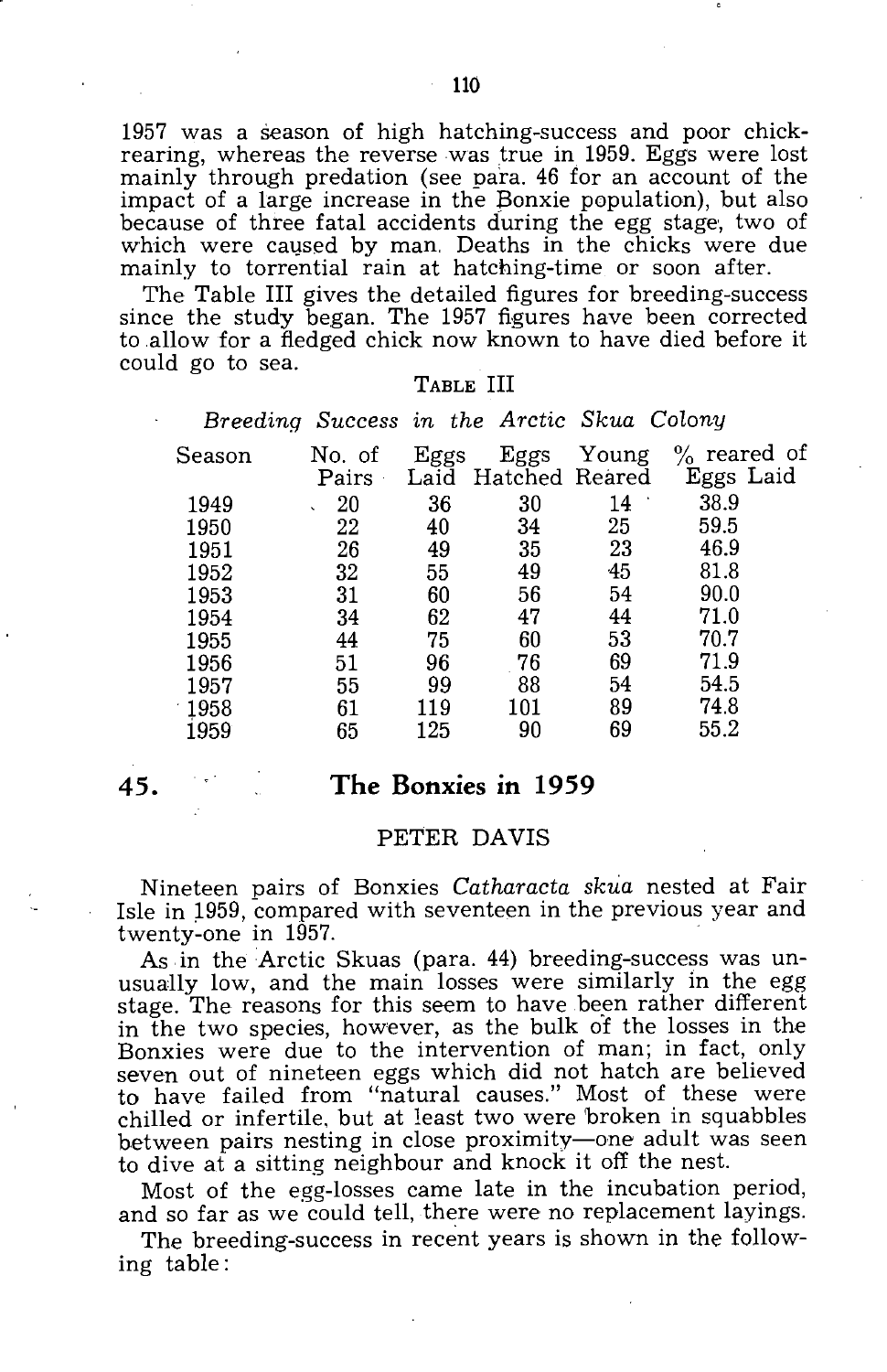| No. of<br>Season | Eggs |       |    | $\%$                                                                         |
|------------------|------|-------|----|------------------------------------------------------------------------------|
|                  |      |       |    |                                                                              |
| 9                | 15   | 9     | 8  | 53.3                                                                         |
| 8                | 16   | 10    | 10 | 62.5                                                                         |
| 13               | 26   | 21    | 20 | 76.9                                                                         |
| 17               | 29   | 26    | 22 | 72.4                                                                         |
| 21               | 39   | 34    | 15 | 38.5                                                                         |
| 17               | 38   | 26    | 24 | 63.2                                                                         |
| 19               | 37   | 18    | 14 | 37.8                                                                         |
|                  |      | Pairs |    | Breeding Success in the Bonxies<br>Eggs Young<br>Laid Hatched Reared Success |

Fourteen of the seventeen sites used for breeding in 1958 were used again in 1959, the missing pairs being at Dronger, Vaasetter, and the Mire of Vatnagard. New'sites were on the Sukkq Mire (where three pairs nested in close proximity), on the neighbouring Breed Piece, on the north summit of Burrashield, at the summit of Vaasetter, and at Wirvie Brecks.

There was a big incursion of about forty Bonxies in early May; these established themselves on the western part of the airstrip and gradually paired off during the summer, though only two pairs (Breed Piece and Burrashield North) actually achieved a late nest. Non-breeding territories were established at Vaadal, near the west end of the airstrip, on the former Arctic Skua territories of Airstrio South and Airstrip Roadside, and close to the hill road at Brunt Brae. Thus with the pairs already breeding on Sukka Mire, Breed Piece, and the Mire of Vatnagard there is now almost an unbroken line of Bonxies from Vaadal to the foot of Ward Hill, a situation which bodes ill for the Arctic Skuas on the western side of their colony. Other non-breeding Bonxie pairs were at Dronger, on the southern part of the Brae of Restensgeo, and on the south face of Eas Brecks.'

The new breeding pairs at Breed Piece and' Burrashield North were of particular interest, as one bird in each carried a single ring. Unfortunatelv we were never able to catch the Burrashield one, which refused to return to its nest while a net was there, but the Breed Piece one was trapoed On June  $27th$ . It proved to have been ringed as a chick at Hion in 1955, and was therefore nesting for the first time at four years old. The only previous capture of a former chick was at Brae of Restensgeo in 1956. a bird nesting at six years of age. It was still there in the 1959 season. We shall probably have the opportunity to learn more about the age of first breeding in Bonxies in later years, as several of the non-breeders were seen to be carrying rings.

#### **46. Arctic Skuas** *versus* **Bonxies**

As already mentioned in the account of the Bonxies' year (para. 45), an arrival of about forty Bonxies in the airstrip area, and the subsequent pairing of some of them during the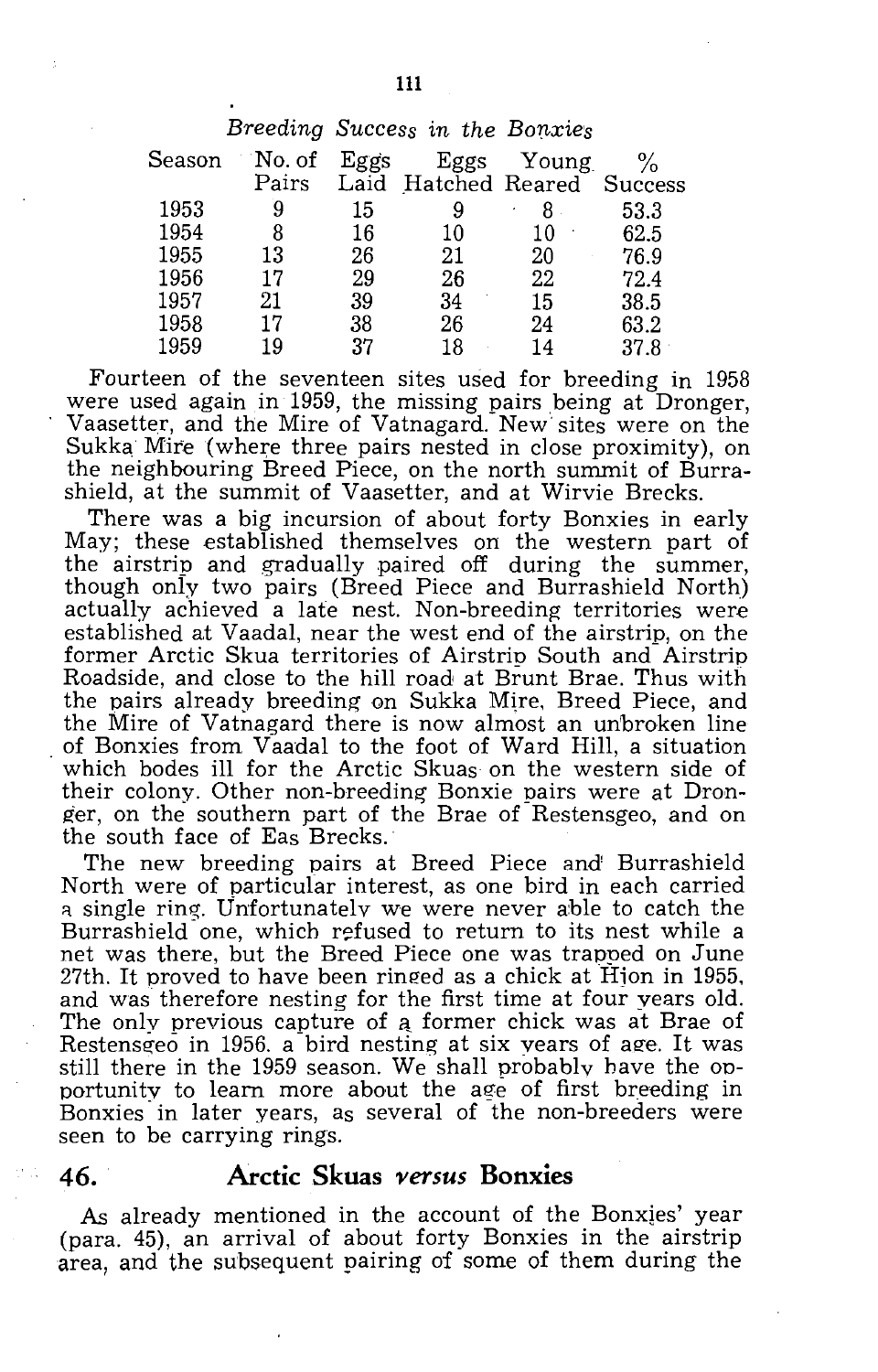summer of 1959, has confronted the Arctic Skuas with an almost unbroken line of unwelcome neighbours at the west side of the colony.

The relationship between the two species is an uneasy one. The Arctic is much superior on the wing, and the relentless attacks of a group or pair send a passing Bonxie yelping towards the horizon. The Bonxie is therefore not very successful as a predator on the smaller bird, and his few successes are mainly with newly-fledged juvenile Arctics that have wandered outside their home territory.

On the ground, however, the Bonxie is a stolid bird, not easily shifted, and since most Bonxie territories are taken up a fortnight or more before the Arctics return to the breedingground, isolated pairs have. managed to settle within the Arctic colony from time to time. Such territories have proved ephemeral, presumably because the constant attacks by the surrounding Arctics have prevented the larger birds from breeding successfully.

Apart from these intrusions, the Fair Isle Arctic Skuas have had to contend only with scattered pairs of Bonxies on the fringes of their colony, and except for recurrent squabbles in the air, the main indication of the Arctics' mistrust has been their habit of leading their chicks to the part of their territory furthest from the impinging Bonxie ground.

At Foula, Hermaness, Noss, and elsewhere in Shetland, expanding colonies of Bonxies have progressively deprived the Arctic Skua of ground it formerly held. These gains seem to have been made by gradual outward expansion of a compact colony, rather than by piecemeal occupation of the Arctic ground, and have given the smaller birds no alternative but to withdraw before a solid phalanx.

It seems likely that something of the same kind is about to happen at Fair Isle (unless there is intervention from irate sheep-farmers!) and it may be of interest to record the effects of the first big impact between the two competing species in 1959.

The big party of invading Bonxies settled on the western part of the airstrip in mid-May, when the neighbouring Arctics were already on the territory, but had not laid. The Bonxies spent most of their time resting on the open runway, but soon commandeered the bathing-pool nearby, virtually denying it to the Arctics for the rest of the summer. The fringe territory of Airstrip Roadside, a few yards north-east of the pool, had not been reoccupied by the Arctics owing to the absence of one bird and the remating: elsewhere of the survivor of the 1958 pair; this ground was soon taken by a single Bonxie as its regular sitting~place. Meanwhile the Arctics were laying, and we noticed that in all the peripheral territories close to the Bonxies-Byerwall West, Airstrip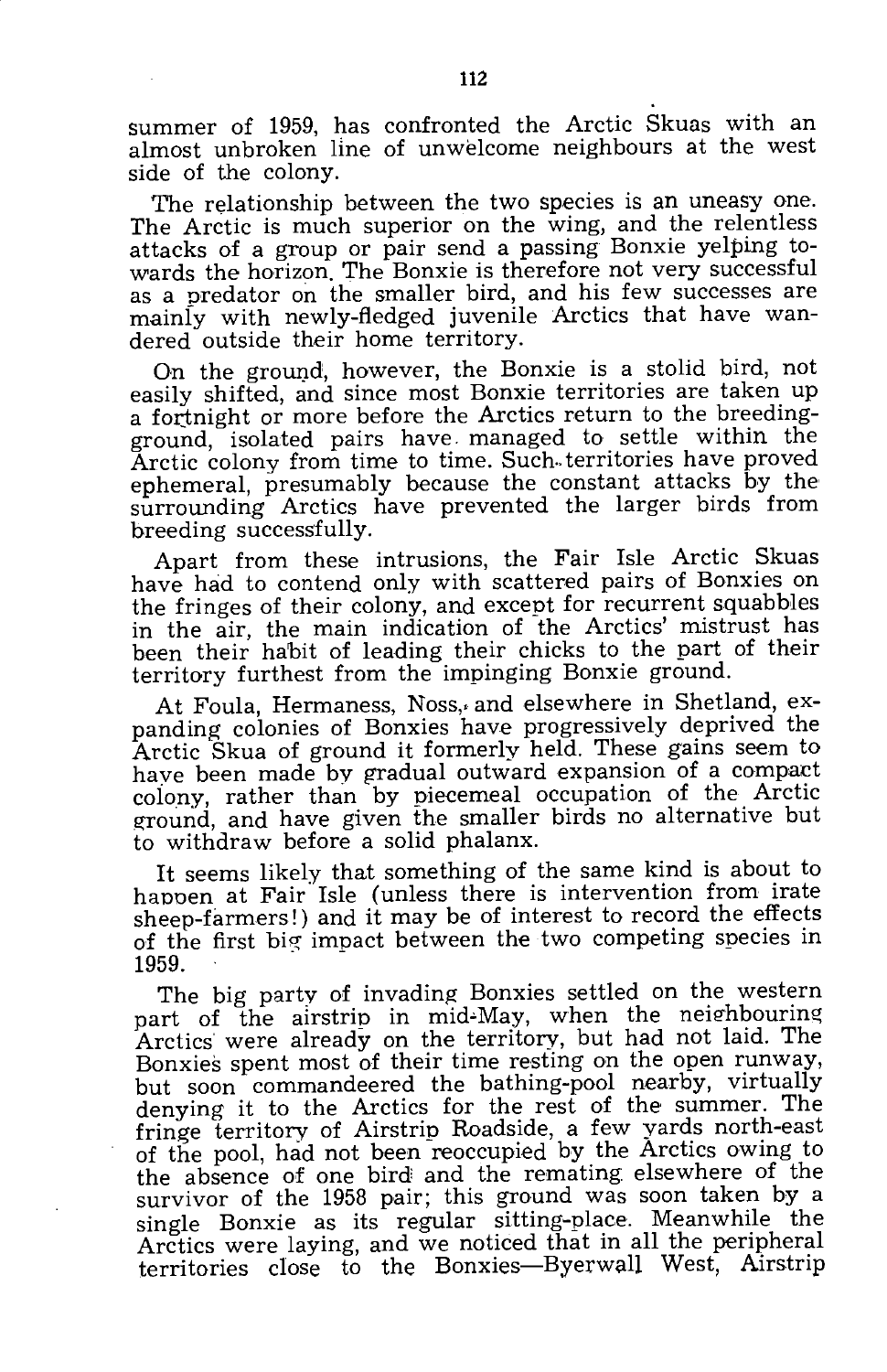South, Middie, and West, and Breed Piece—the eggs were laid further away from the airstrip than in previous years. This was particularly noticeable at Airstrip South, where the nestsite was nearly fifty yards from the 1958 one, on the moorland ot Byerwall. 'l'he other 'pairs could not move so far, owing to restrictions imposed by neighbours, but nests were ten to twenty yards tarther from the airstrip than before. The retreat of Airstrip West left a minute area of no-man's-land at the edge of the runway, and this was taken by a new pair, Airstrip Edge, whose eggs were unfortunately trampled by sheep when half incubated. The withdrawal of Airstrip South was soon followed by Bonxie occupation of their former nesting-area, this time by a non-breeding pair. These birds often used to wander into the Airstrip Middle ground, and they are thought to have been responsible for the disappearance of the egg. A replacement clutch of two eggs was chilled and failed to hatch, and this may have been due to the constant disturbance caused by the Bonxies.

At Breed Piece one of the adults died, and the eggs were lost. The southern half of the territory was occupied by a pair of Bonxies, which subsequently bred. A non-breeding Bonxie pair took the upper part of the Breed Piece ground, adjacent to the Brunt Brae Roadside, Middle, and East Arctic territories, and remained there all summer. They were probably responsible for the death of a newly-fledged juvenile from Brunt Brae East.'

The remaining eggs in the airstrip area were successfully hatched. The Airstrip South pair immediately led their young over the ridge of Byerwall into Vaadal, and reared them two hundred yards from the nest. The Byerwall West pair were less wise, and when we came, to search for the chicks, we found nothing except a group of well-fed Bonxies sitting in the territory.

Thus in a single season four former Arctic Skua territories seem to have been lost to invading, Bonxies, and it is virtually certain that the process will continue in future years.

#### **47. Some Breeding Birds in 1959**

STORM PETREL. There' was no definite proof of breeding, despite careful searches of several suitable areas in the cliffs. However, six out of eight birds netted at Malcolm's Head on the night of July 31st had good brood-patches. The remains of. about twenty birds were found during the season at various places on the west and north coast; most of not all had been killed! by feral cats, which are also known to have destroyed a number of Puffin chicks (one was actually seen carrying; a chick at Troila Geo). It is possible that these cats are responsible for the disappearance of Storm Petrels from the accessible breeding-sites that were known up to the war years.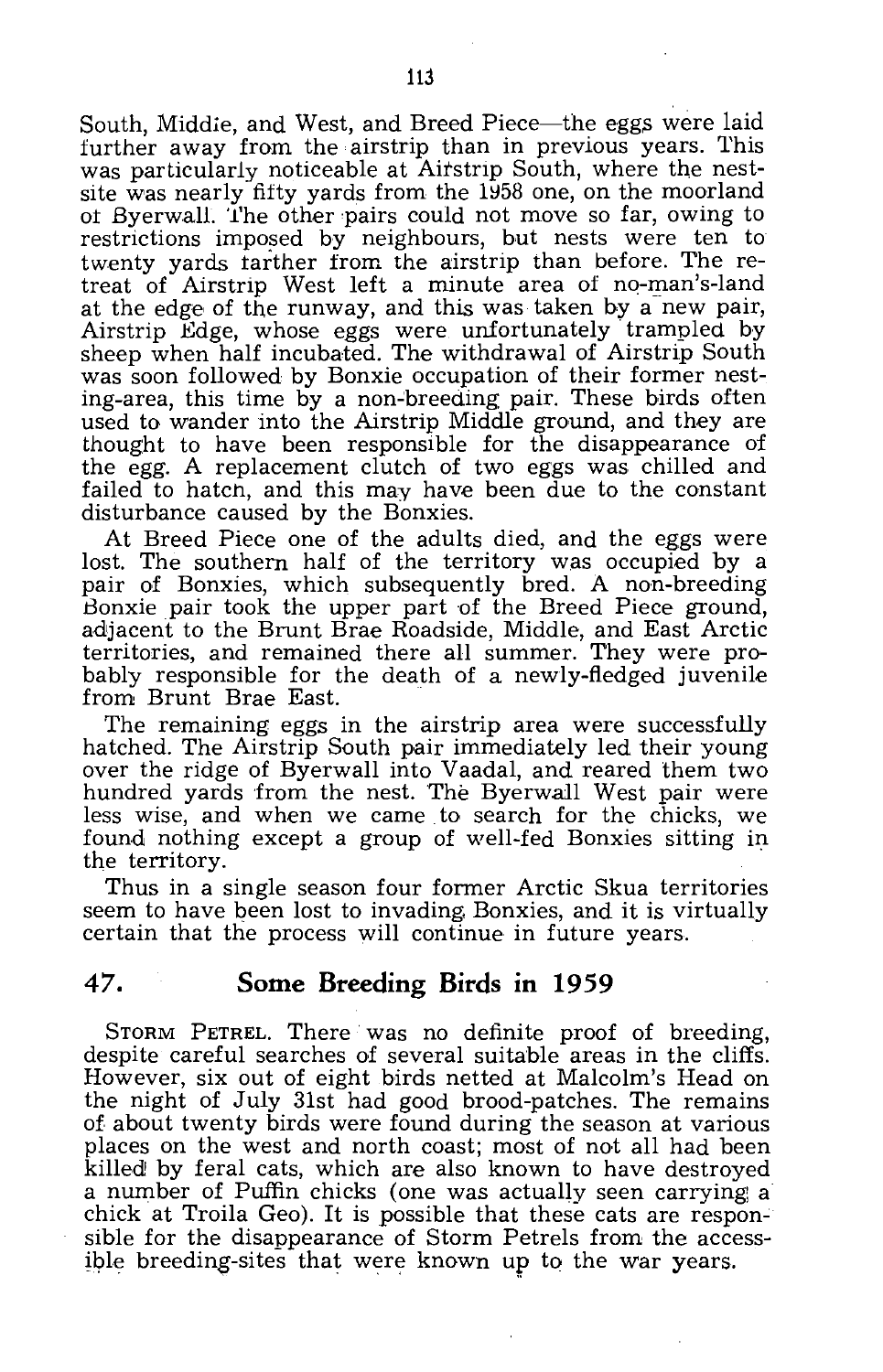FULMAR. Counts of occupied sites were made in late July and early August, mainly by Roy Dennis and Gustav Virgin. They covered the entire south, east, and north coasts, and noted 2427 sites. It is estimated that there are at least as many on the west coast. One "blue" Fulmar was nesting at Fair Heilor.

SHAG. Counts and estimates of the breeding population were collected for the entire coastline; the total was about 1200 pairs. The largest groups were at South Gunnawark (c. 110), South Ramnigeo (c. 70) and South Naaversgill (c. 60).

PEREGRINE. A pair bred at North Gunnawark, rearing at least two young.

CORNCRAKE. This bird, formerly common in the crofting area, bred for the first time since 1955. In late May and June birds were calling at Kennaby, Quoy, and in the marsh north of the Kirk ("The Waters"). James Wilson uncovered a nest of Kennaby while scything his hay-crop on July 15th; he protected it with a "tent" of grass and left an area around the nest uncut until the ten eggs hatched out on July 29th. He also found a deserted clutch of six eggs in another strip of rye-grass about fifty yards away on July 21st; this may have been an early attempt by the owners of the first nest, or have belonged to a second pair. Stewart Thompson scythed over a third nest at Quoy on July 23rd; this had hatched out some time previously, and contained an addled egg and fragments of shell. An adult had been caught near this place on June 11th; a well-grown chick was ringed on July 27th, and an almost-fledged youngster on August 31st.

LAPWING. The colony increased from eight or nine pairs in 1958 to ten or eleven in 1959. The first eggs were laid exceptionally early, a c/3 was found on April 11th. This is about two weeks earlier than normal. All the pairs except one were in or near the enclosed parks of Hjon; the remaining birds occupied a territory near the pool on Byerwall (the "Sprittery Hole") before the return of the Bonxies which own this ground. The Lapwings were not deterred by these formidable neighbours, and hatched four eggs successfully On May 14th. Next day one of the adults was lying dead near the pool, and there was no sign of the rest of the family; they were located about a quarter of a mile away, near the Plantacrubs in Homisdale. Here the surviving parent led a hectic life, surrounded by Arctic Skuas, but after three weeks ran the gauntlet of the Vatstrass skuas and triumphantly fledged *two*  youngsters on the seaward side of the Double Dyke trap.

RINGER PLOVER. A pair bred in the usual area north of Scary Lee on the east side of Buness. The nest with  $c/4$  was found on May 3rd, and the eggs hatched on the 26th. A second pair was often seen on the shingle at Muckle Uri Geo, in the extreme south of the isle, and from their agitated calls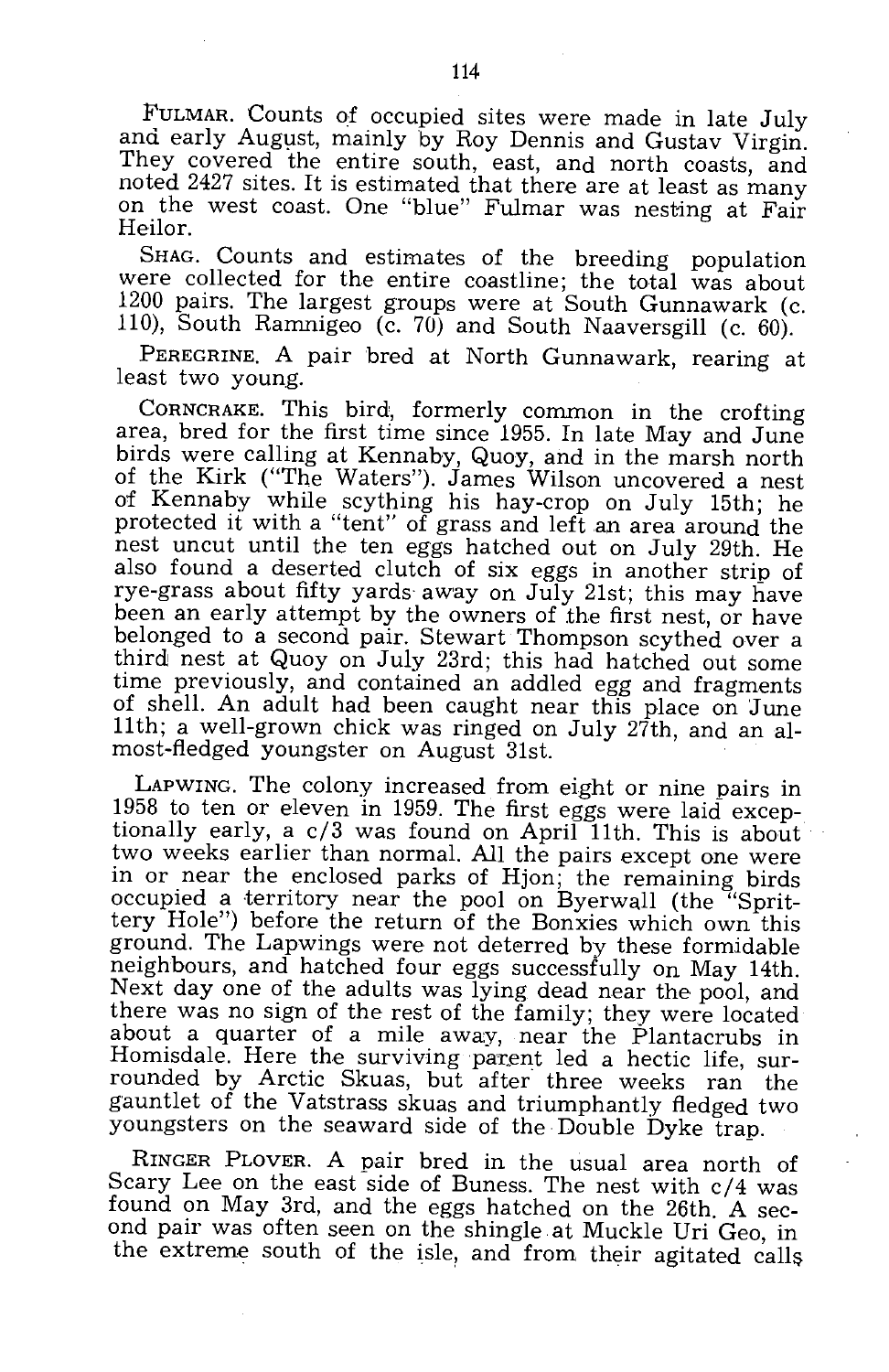were thought to be nesting; but if they were they almost certainly had no success.

SNIPE. We again had a single breeding pair, in the Gilsetter march. The nest was never found, but a nearly-fledged chick was caught on August 21st.

GREAT BLACK-BACK. The breeding population was about 40 pairs, of which about 25 were on the Sheep Craig.

LESSER BLACK-BACK. Twenty pairs bred: nine on the South Gavel, ten at Goorn, and one at Fair Heilor.

HERRING GULL. About 140 pairs were counted, which was probably over 90% of the total population. The main colonies were on the Sheep Craig (c. 35 pairs), the Burrian (c. 25), and Malcolm's Head (c. 25).

KITTIWAKE. The census gave about 2750 occupied nests, in 30 separate groups. The biggest of these were on the west side of Malcolm's Head (c. 400), on the south face of the Sheep<sup>-</sup> Craig (c. 300) and on the NE face of the Craig (258 nests).

GUILLEMOT. Roy Dennis's counts of birds on the ledges at the island's 23 colonies in June gave some 2080 birds. The breeding population may be between 1500 and 2000 pairs. In counts of Bridled Guillemots at the more accessible colonies we found 34 Bridled out. of 350 birds examined, or 9.75% of the total. This compares well with the figure of  $9.2\%$  given for Fair Isle by H.  $\tilde{N}$ . Southern in the Handbook twenty years ago.

RAVEN. Three pairs nested, at South Ramingeo, Gunnawark, and near Wester Lother. The first was unsuccessful, but the others reared a total of at least seven young.

WREN. The dawn census of singing Wrens in 1959 was made between 0230 and 0600 GMT on May 23rd and June 5th. Forty birds were located, compared with  $45$  in 1958 (see Bull.  $4:57$ ) and 47 in 1957 (Bull.  $3:\overline{1}84$ ). The west-coast population, which was abnormally high in 1958 following a series of south-easterly gales in the spring, decreased sharply in 1959, from 21 to only 12 songsters; while the east-coast numbers increased from 17 to 21. On the north coast there were six instead of seven birds, and a single south-coast territory, occupied in 1957 but not in 1958; was reoccupied this year. The shift of population from west to east may be associated with the frequent westerly gales, and the virtual absence of strong easterlies, in the winter and early spring of 1958-59. The winter was not severe; there was only one period of snow-cover, in mid-January, and this was not prolonged. The territories deserted on the west coast were mainly the more exposed ones initiated in 1958, but included some in what had become an area of overcrowding between Malcolm's Head and Hoini. The new east-coast sites were mainly those with a south-east aspect, used before 1958 but not in that year. There were no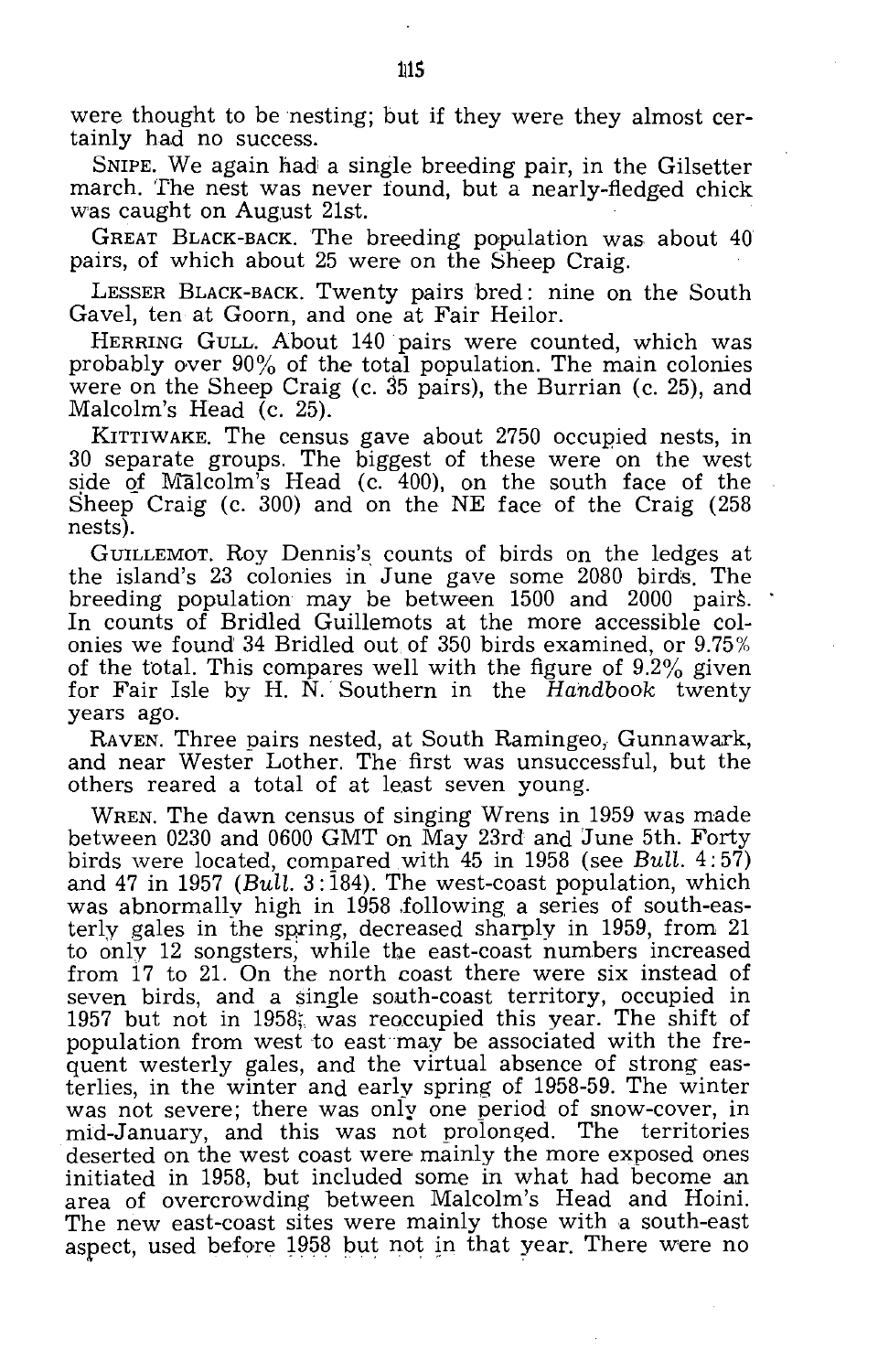inland territories, though at least four birds (at Duttfield, Funniquoy, South Harbour, and Steinsi Geo) were in the habit of penetrating up to 300 yards inland, and occasionally used song-posts there, during the breeding season.

BLACKBIRD. A pair nested in one of the old buildings at the lower camp on Ward Hill; they raised three young, which flew in the third week.of June, and one of these was retrapped at the Observatory in November. A second pair of Blackbirds may have nested in the vicinity of Swarts Geo.

P. D.

### **48. Bird Notes from Unst, Spring 1959**

#### MAGNUS SINCLAIR

GREAT NORTHERN DIVER *CoLymbus immer.* One stayed for a short while on May 28th and called inshore.

RED-THROATED DIVER *Colymbus steHatus.* One arrived March

5th, and two seen on the 15th.<br>GREY LAG GOOSE Anser anser. Seven seen on the unusual date GREY 10 Goodset *anser and seem seem seem at Belmont and flew* north over Snarravoe Loch. They were probably attracted by the tame geese at the farm.

. BUZZARD *Buteo buteo.* One on May 1st and 23rd.

SPARROWHAWK *Accipiter nisus*. One on April 24th and May 1st. KESTREL *FaLco tinnuncuLus.* One on March 27th. Two On April 29th and singles May 1st, 2nd, and 9th.

CORNCRAKE *Crex crex.* First heard crakihg on May 11th.

OYSTERCATCHER *Haematopus ostralegus.* One on February 22nd and five on the 27th were the first recorded.

GOLDEN PLOVER *Charadrius apricarius.* A flock of 50 arrived March 6th, when LAPWINGS Vanellus vanellus also increased. Five passed overhead on April 28th, and about thirty present May 6th.

TURNSTONE *Arenaria interpres.* Up to thirty seen until the last week of May, when most left. In June, six 4th and two from 6th to 9th. Two were seen at Baltasound On the 16th.

WHIMBREL *Numenius* phaeopus. One at the breeding grounds On May 2nd, and numbers arriving up to the 15th.

- BLACK-TAILED GODWIT *Limosa Limosa.* Two had arrived April 21st.
- DUNLIN *Calidris alpina.* A few on May 22nd-23rd, about six on June 9th.

ARCTIC SKUA *Stercorarius parasiticus.* A pale bird seen on April 28th, but none at the Saxa Vord colony on May 2nd.

BONXIE *Catharacta skua.* First seen April 12th, and several by the 22nd.

ICELAND GULL *Larus glaucoides.* A sub-adult bird, probably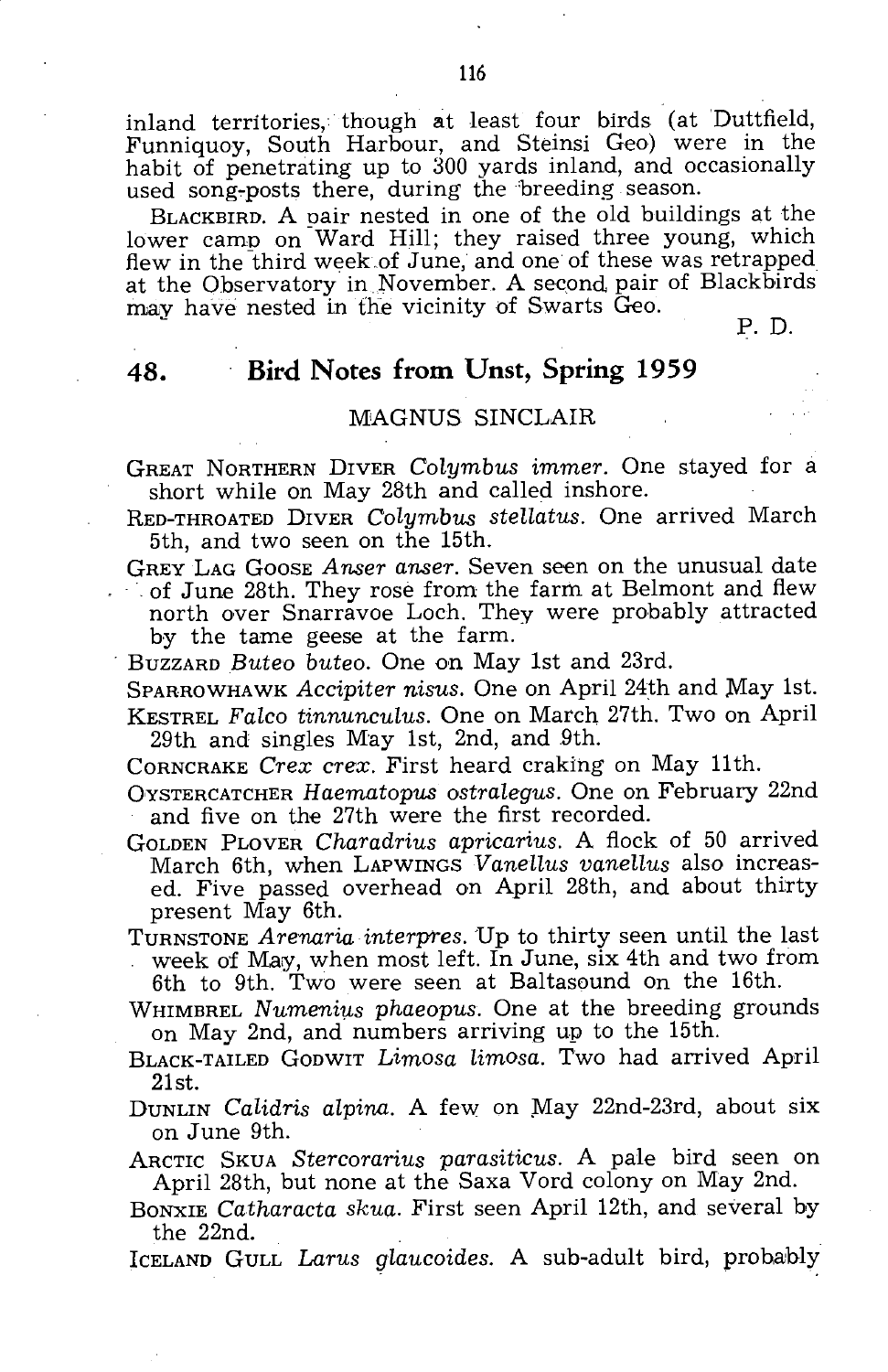the same one that summered in the area in 1958 (see *antea*  p. 62), was seen frequently from March to the middle of June.

ARCTIC TERN *Sterna macrura.* First arrivals on May 13th.

- WOOD PIGEON *Cuculus canorus.* One reported calling from Norwick on May 28th by Mrs T. Spence.
- SWIFT *Apus apus.* One on the Hill of Clibberswick on June 21st.
- SWALLOW *Hirundo rustica.* One on May 12th, and five passed through on the 25th. A flock of twenty were flying northeast on the 28th, and a dozen seen on 31st. In June small numbers seen in the first week, singles on 21st and 23rd, and four on 25th.
- HOUSE MARTIN *Delichon urbica.* Four on June 1st.
- Rook *Corvus frugilegus*. Two on March 13th and one April 1st.
- REDWING *Turdus iliacus.* The only spring record was one April 10th.
- WHEATEAR *Oenanthe oenanthe.* The first records were a male April 15th and 16th, three males and a female 19th.

REDSTART *Phoenicurus phoenicurus.* A male on May 11th.

- BLACK REDSTART *Phoenicurus ochruros.* A male on March 18th. The record appears to 'be the earliest ever made in Shetland (including Fair Isle).
- BLUETHROAT *Cyanosylvia svecica.* A female seen at close range in a rose bush on May 15th and 16th. Apparently the first record for Unst since 1906. (Numbers at Fair Isle were exceptional in May 1959).

LESSER WHITETHROAT *Sylvia curruca.* One on May 15th.

- WILLOW WARBLER *Phylloscopus trochilus.* One May 12th and two 26th.
- GOLDCREST *Regulus regulus.* One on March 28th.
- SPOTTED FLYCATCHER *Muscicapa striata.* One May 23rd and 24th.
- WHITE WAGTAIL *Motacilla alba.* First seen on March 13th, an early date (six days earlier than the first at Fair Isle). Singly on April 6th and 12th, two 16th, and one 21st. Three May 10th displayed to one another). For notes on breeding in Unst in 1959, see below).
- SrsKIN *Carduelis spinus.* One on June 26th (a curious record which was watched at Fair Isle on the same day).
- CHAFFINCH *Fringilla coelebs.* Single birds· on March 29th and April 14th-16th.
- SNOW BUNTING *Plectrophenax nivalis.* About fifty daily in mid-February, and flocks of about 100 on 23rd and 27th. Up to thirty in the first week of March, and small flocks on 14th and 18th. About fifty April 2nd, and one on 24th. A male May 7th.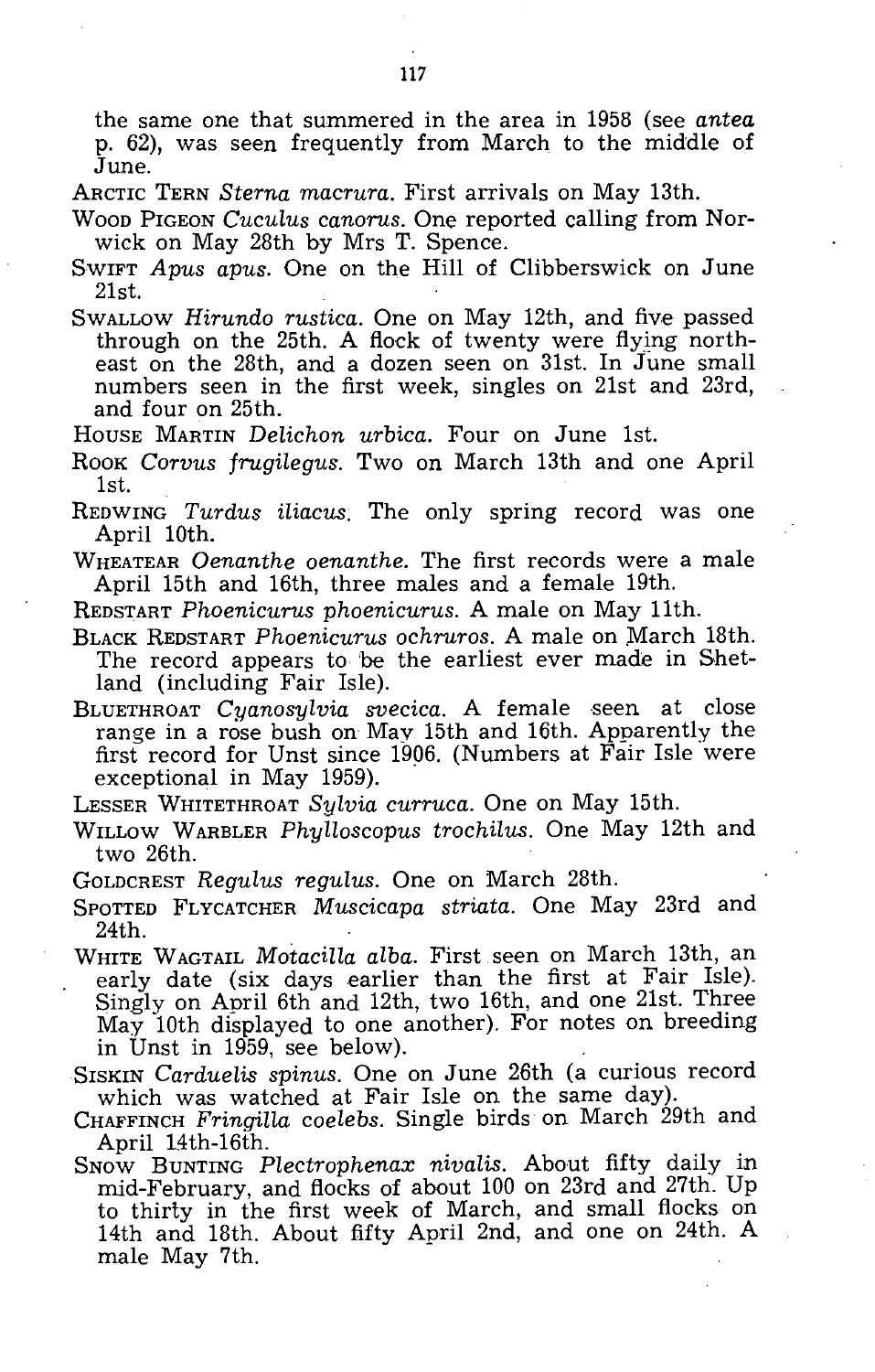### **49. Pied and White Wagtails Breeding in Unst**

#### MAGNUS SINCLAIR

White Wagtails only occasionally nest in Shetland, and there have been no published records of Pied Wagtails breeding in the islands. In 1959 I found three pairs of wagtails nesting in North Unst. In two of these the male was a Pied Wagtail and the female a White. I had not seen a Pied Wagtail in Unst before.

*Nest* 1. Two *alba* wagtails arrived at Haroldswick on April 24th. On the 26th they were seen to be a male Pied, with black mantle joined by an unbroken line to the bib, and a female White with grey back and the black of the crown and bib not meeting on the shoulders. This pair took up territory along a dry-stone dyke at the roadside and the 28th, and were seen around all through May. The female was seen with nesting material· on the 7th and 10th, and the male on the 8th. On June 2nd I came upon their nest half pulled out of a hole in the dyke, and two young about 1-3 days old lying headless in the road. This was probably the work of a cat. The pair deserted the vicinity on the following day, but the male was seen once on the 11th.

*Nest* 2. On June 21st I saw a White Wagtail feeding a juvenile out of the nest near a quarry about threequarters of a mile from the first territory, and I heard later that the nest had been in the quarry.

Nest 3. I was informed by Mr M. Thomson on July 2nd that a pair of wagtails had been seen all summer at a soapstone quarry at Quoyhouse (about  $1\frac{3}{4}$  miles from the first territory), where they were thought to be nesting. On July 5th I visited the quarry and found a male Pied and a female White (or possibly a first-summer Pied) on territory there. After a long watch I saw them carry food to a hole under a flat stone. The nest had five almost fully-fledged young and a small dead chick lay outside it. On the 12th the nest was empty and I saw the adults and two of the young on a dyke nearby.

#### **50. Various Notes from Shetland**

HONEY BUZZARD *Pernis apivorus.* In early August 1959 the remains of a large raptor arrived at Fair Isle, sent by Mr R. D. Green of Voe, in the north Mainland. It had evidently been dead for some weeks. Mr Green wrote that the bird had been seen in his district since early June, constantly mobbed by a crowd of smaller birds. He had identified it as a Honey Buzzard, a conclusion we were happy to confirm. The two dark bars on the underside of the base of the tail, and a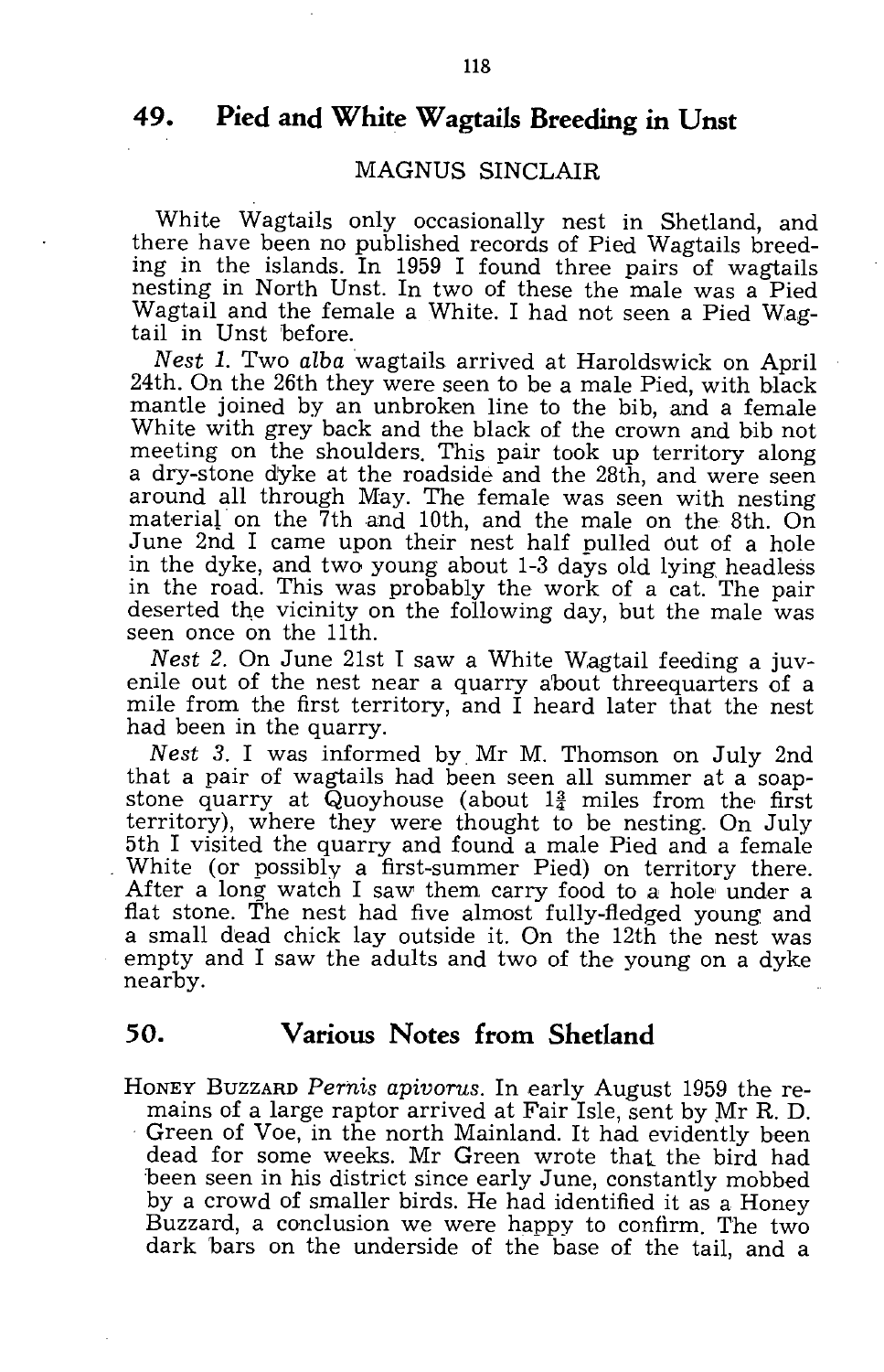broader one near the tip, were noted. According to the Venables' *Birds and Mammals of Shetland* (1955) there are only five previous Shetland examples, the last of which was in Unst in May 1913.

LITTLE CRAKE *Porzana parva.* On Aprii 14th 1959 Mr R. N. Neven-Spence of Uyeasound, Unst, wrote to say that a specimen of the Little Crake had been picked up there by Mr Robert Sutherland on the 10th. The bird had evidently struck a telephone wire. The body was eventually passed to George Waterston, and found its way to the Royal Scottish Museum. Following *The Birds of Scotland* by Baxter and Rintoul (1953) the record is the fourth for Scotland, and the first since 1911. There are no previous Shetland records. STONECHAT *Saxicola torquata.* In view of the rarity of this species in Shetland I was interested to hear from Mr A. G. Cockenden of Lerwick that he had seen a male at West Voe, Sumburgh, on March 22nd 1959. There had been an arrival at Fair Isle on the previous day.

P. D.

### **51. Handa Birds, July 1959**

#### H. DICKINSON and M. P. HARRIS

A party from the University College of Swansea spent the period 3rd to 14th July encamped on Handa, Sutherland. C. F. Unsworth, L. C. Llewellyn, E. I. S. Rees (Aberystwyth) and the present writers were mainly concerned with birds. F. W. H. Under wood joined the party for the period 3rd to 9th.

The weather was generally inclement and greatly interfered with activity but short spells of good conditions occurred, especially on 8th, 10th, 13th and 14th. At first winds were southwesterly and reached gale force on the 5th and a severe thunderstorm occurred during the night 5th/6th. On the 11th the wind went round to NE/NW and reached severe gale force. After this the wind declined to a calm by the 13th and became light south-westerly on the 14th.

Notes of the species observed are given in the usual B.O.U. Checklist (1952) order. Details of birds ringed are also given.

Locality names are those of the Ordnance Survey "six inches to the mile" map.

- BLACK-THROATED/RED-THROATED DIVER *Colymbus arcticus/ stellatus.* Single divers were seen offshore on most days. Both species were identified.
- LEACH'S/STORM PETREL *Oceanodroma leucorrhoa/Hydrobates pelagicus.* A small white-rumped petrel was seen on the 3rd. No others were found despite careful day and night search.
- FULMAR *Fulmarus glacialis.* Present on the cliffs but much disturbed by high winds and seas. Several were seen sitting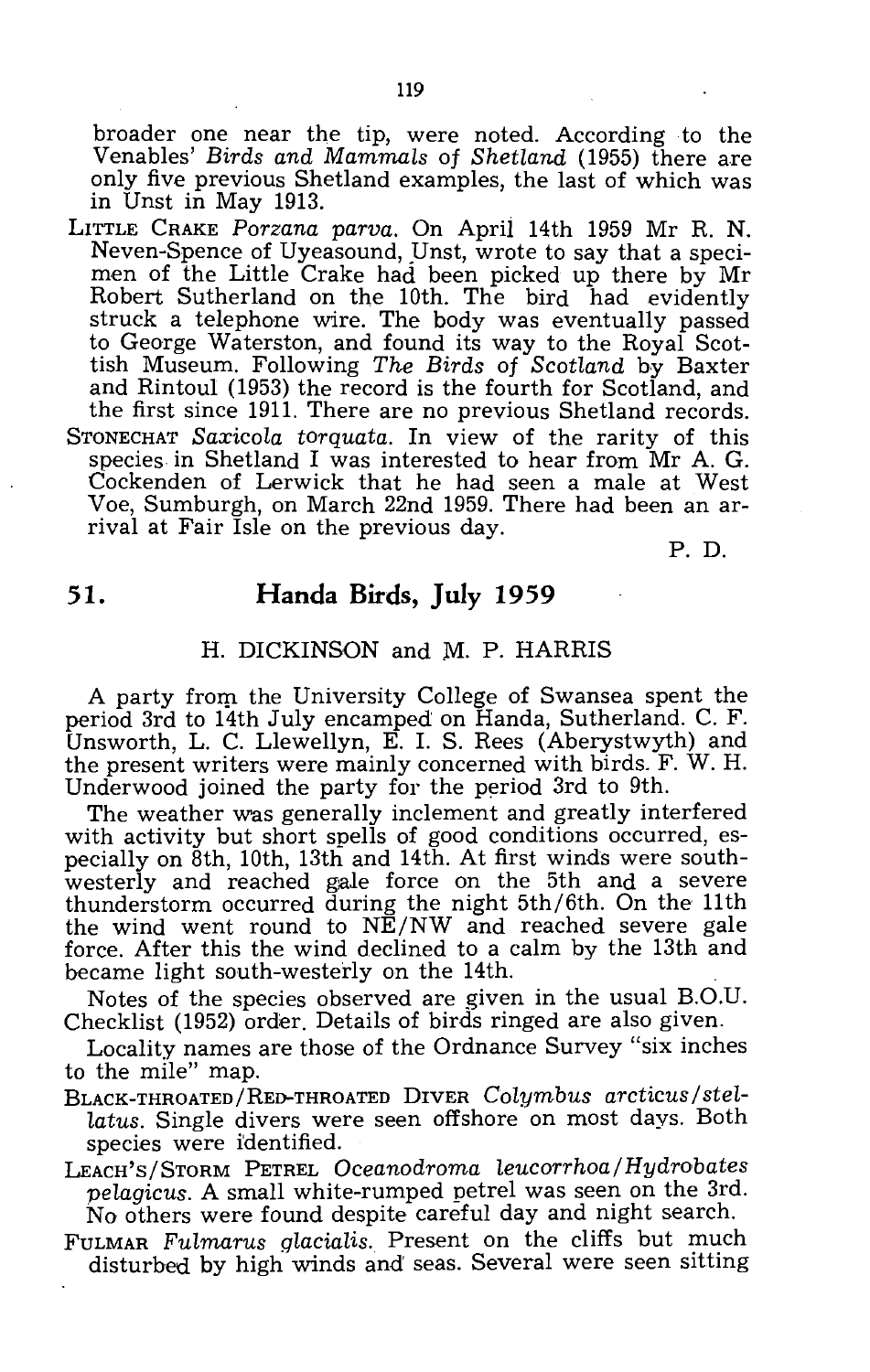on young or eggs. Because of interference by bad weather on the days available for the counting of Fulmars only extremely rough estimation was possible and this was of more than 600 actual or possible nest sites occupied.

GANNET *SuLa bassana.* Single birds seen fishing well offshore on most days. A maximum of 5 on the 12th after severe gale.

- CORMORANT *PhaLacrocorax carbo.* A few seen daily. A survey round the island on the 10th gave a total of 519, including 309 immature birds.
- HERON *Ardea cinerea.* Three on the 4th and singles on most days.
- MALLARD *Anas platyrhynchos.* A  $\varphi$  on the 4th, 4  $\varphi$  on the 8th and a  $\sigma$  on the 12th.
- COMMON SCOTER *Melanitta nigra.* Two in Handa Sound on the 4th. .
- EIDER *Somateria molLissima.* Seen every day. On the 4th four and 11 young. The numbers of young dwindled from then on.
- RED-BREASTED MERGANSER *Mergus serrutor.* Single cf cf on the 7th and 13th. A  $\varphi$  on the 8th.
- GREY LAG GOOSE Anser anser. Two passed over the island heading to the west on the 5th.
- BUZZARD *Buteo buteo.* Four records. Single dark birds on the 3rd and 8th. A strikingly pale bird on the 11th and 12th.
- PEREGRINE *Falco peregrinus*. Two adults and a juvenile present.
- RED GROUSE *Lagopous scoticus.* One on the 11th.
- OYSTERCATCHER *Haematopus ostralegus* (5 pull ringed). 15 pairs with young or defending territory. A flock of 52 on the 11th. A completely white plumaged bird with very pale bill and legs was seen on the 10th.

LAPWING *Vanellus vanellus.* Group of 4 on the 5th.

RINGED PLOVER *Charadrius hiaticula.* Up to 6 daily including one sitting on three eggs.

SNIPE *Capella gallinago*. Up to 3 on most days and also 3 unfledged young on the 9th.

CURLEW *Numenius arquata.* Seen daily. A maximum of 29 on the 8th.

WHIMBREL *Numenius phaeopus.* One on the 13th.

COMMON SANDPIPER *Tringa l),ypoleucos.* Up to 2 on most days.

REDS HANK *Tringa totanus.* At least 1 on most days. 6 on the 5th.

DUNLIN *Calidris alpina.* Two on the 4th, 5th and 7th. 3 on the 8th.

ARCTIC SKUA *Stercorarius parasiticus.* Two skuas probably of this species on the 7th. 2 light and 1 dark phase on the 13th. 2 light phase on the 14th.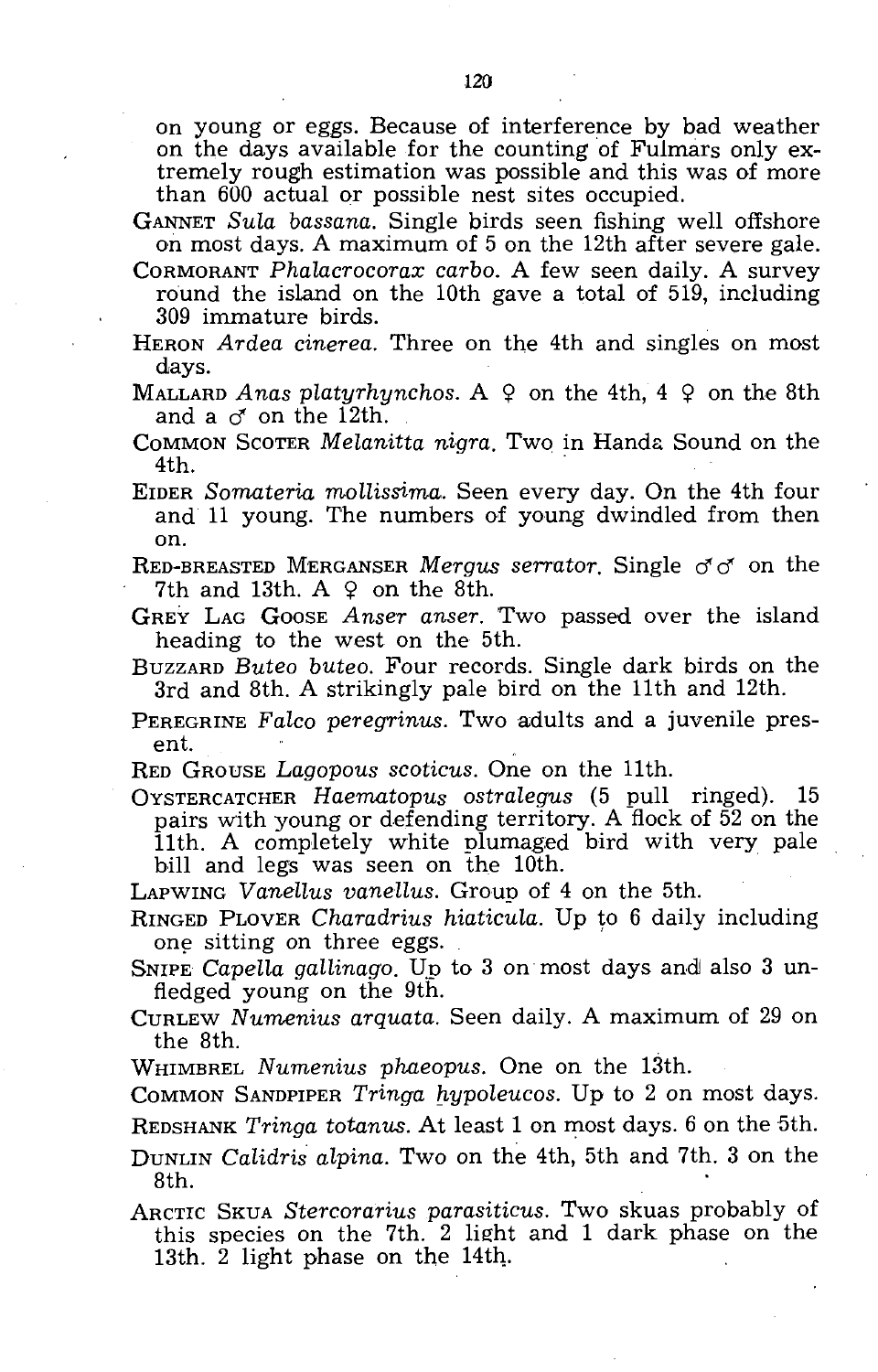- GREAT SKUA Stercorarius skua. One on the 6th. One on the way to Scourie on the 9th (F.W.H.U.). The second
- GREATER BLACK-BACKED GULL *Larus marinus* (30 pull ringed). Breeding population between 50 and 60 pairs. Of the birds ringed three have since been recovered. One ringed on the 5th was found injured at Dundee on October 10th 1959. Another ringed the same day was found wounded at Strangford Lough, Northern Ireland, on January 23rd, 1960. One ringed on the 10th was reported, presumably on a fishing hoat, off Co., Dublin on November 26th, 1959.
- LESSER BLACK-BACKED GULL *Larus fuscus.* About 10 present. No nests found.
- HERRING GULL *Larus argentatus(121* pull ringed). Breeding population estimated at about 150 pairs. Seven of the ringed birds were recovered in the same area within two months of ringing. One ringed on the 10th was recovered on a fishing boat 60 miles NNE of Handa on December 17th, 1959. 1959. ' i' ".Jr','.
- COMMON GULL *Larus canus*. Up to 5 daily. A pair was thought to be breeding on a point to the south of the Port an  $Eilein$ landing but the nest could not be found.
- BLACK-HEADED GULL *Larus ridibundus.'* A single bird seen flying to the south on the  $11th$ .
- KITTIWAKE *Rissa tridactula*. Nesting sites were well distributed along the cliffs, a large group being on Stac an t-Seabhaig. It was estimated that some 2500 nest sites were occupied.
- COMMON/ ARCTIC TERN *Sterna hirundo/maeturo.* About 40 seen daily of which the highest daily count of Arctic was 12. A pair defended the point to the east of the landing, A breeding population, estimated at about 15, pairs, was pn Glas Leac but a landing was not possible.
- RAZORBILL *Alca torda* (19 pull ringed). The Razorbill population extends along the cliffs from west of Stac na Faoileige on the north side of Handa to the south-western extremity facing Bogha Mor. An estimate of the population was made by counting the Guillemots and also the ratio of Razorbill numbers to those of Guillemots at several places. The ratio was between 2 and  $2\frac{1}{2}$ , and the estimated population was about 50,000 birds. Two birds ringed on the 7th have been recovered in Norway. One was shot near Flöro on September 18th, 1959. The other was shot near Kristiansand on 21st November, 1959.
- COMMON GUILLEMOT *Uria aalge* (8 pull ringed). The breeding population extended along the cliffs in much the same areas as the Razorbill, but does not extend quite as far west on the north side of the island. This species is confined to suitable ledges and is numerous on the west face of Stac an t-Seabhaig. Counts of birds on ledges exceeded 17,500 and, allowing for birds flying around and on the sea, a reason-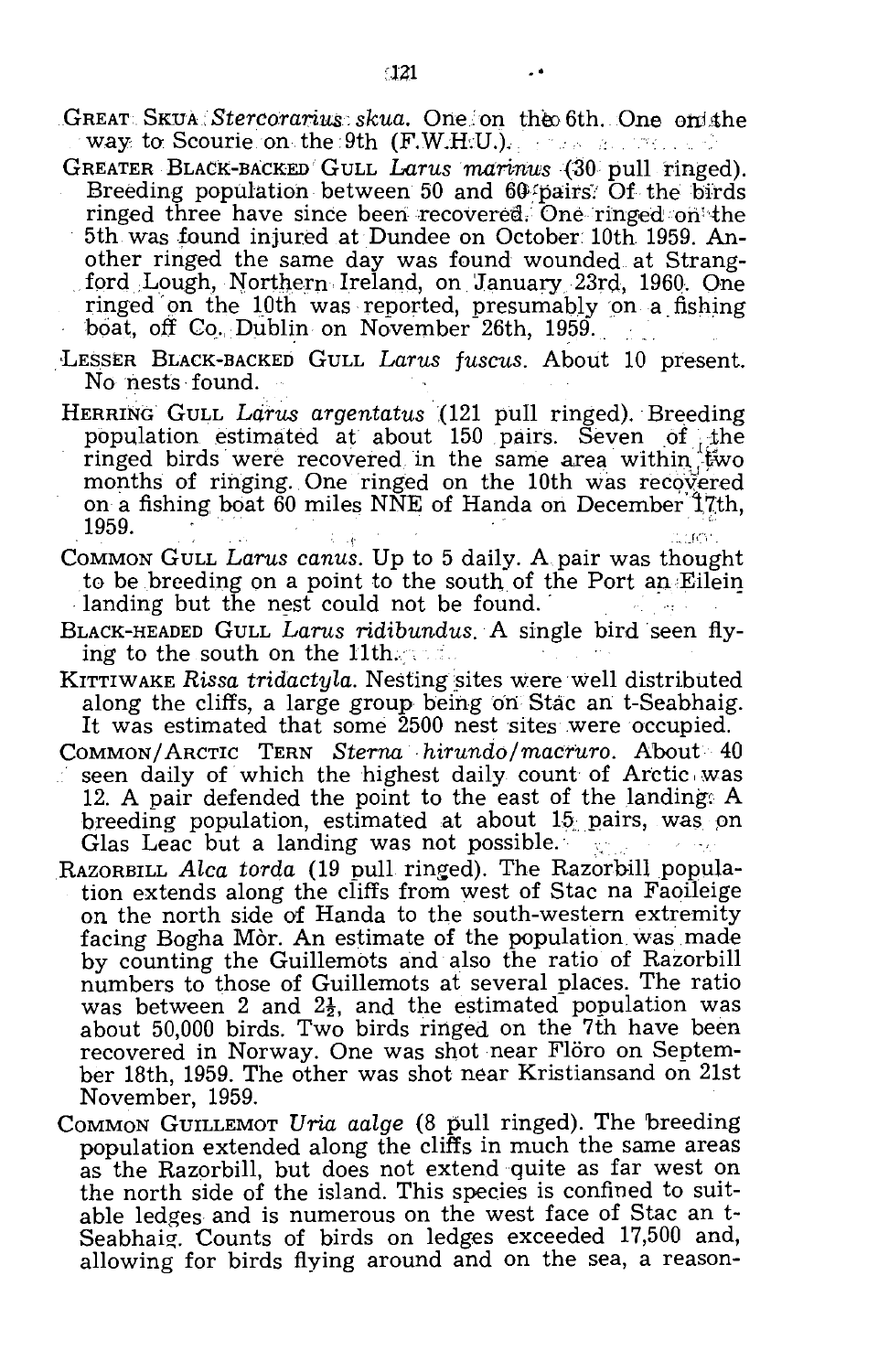able estimate of population was about 24,000 birds. Bridled Guillemots were present and counts were taken in several areas. Of 5631 examined 402 (7.1%) were bridled. Part of this count was made under poor conditions and some bridled birds may have been missed.

- BLACK GUILLEMOT *Dria grylle.* Up to 5 seen daily in Handa Sound or in Port an Eilein.
- PUFFIN *Fratercula arctica*. Puffins were most readily seen on the top of Stac an t-Seabhaig where an estimated 100 pairs occupied a typical burrowed puffihry. Others were seen standing on ledges and entering cracks in the cliffs and appeared to 'be sharing the Razorbill habitat. The bulk of the population was found amongst rock falls, both soil covered and bare, below the island's highest cliffs near Sithean Mor. On some of the vegetation covered rock falls Fulmars were sitting at the entrance of holes that looked like Puffin burrows and this was thought that some nest site competition may occur between the two species. From counts of all birds seen the population was estimated at about 450 pairs.

The point adjacent to Stac an t-Seabhaig was covered by tumps of thrift separated 'by grooves in the soil; this is typical of a disused and eroded burrow system and this area was probably an old puffinry. The complete absence of the Puffin on the top of the main island is almost certainly due to the presence of rats.

Rock Dove *Columba livia.* A few were seen on most days with a maximum of 8 on the 5th.

- SWIFT *Apus apus.* Two seen on the 5th passing to the south after a gale.
- SKYLARK *Alauda arvensis.* A few birds were seen and a nest with 3 eggs found.
- SAND MARTIN *Riparia riparia.* A pair with young in the nest in sandy soil just below the top of a low cliff near the north landing beach.

RAVEN *Corvus corax.* Singly on the 5th and 6th. 3 on the 10th.

- HOODED CROW *Corvus cornix.* Up to 7 seen daily. A juvenile seen in a nest on the 8th was found dead nearby on the 10th.
- WREN *Troglodytes troglodytes.* Singing birds in two places 200 yards apart on the north-eastern corner of the island. Not seen or heard elsewhere and the population was probably two pairs.
- WHEATEAR *Oenanthe oenanthe.* A breeding population of about 15 pairs.
- WHIN CHAT *Saxicola rubetra.* Two adults and 3 young in the area of the deserted village.

MEADOW PIPIT *Anthus pratensis.* Present. No counts made. ROCK PIPIT Anthus spinoletta. The maximum count on one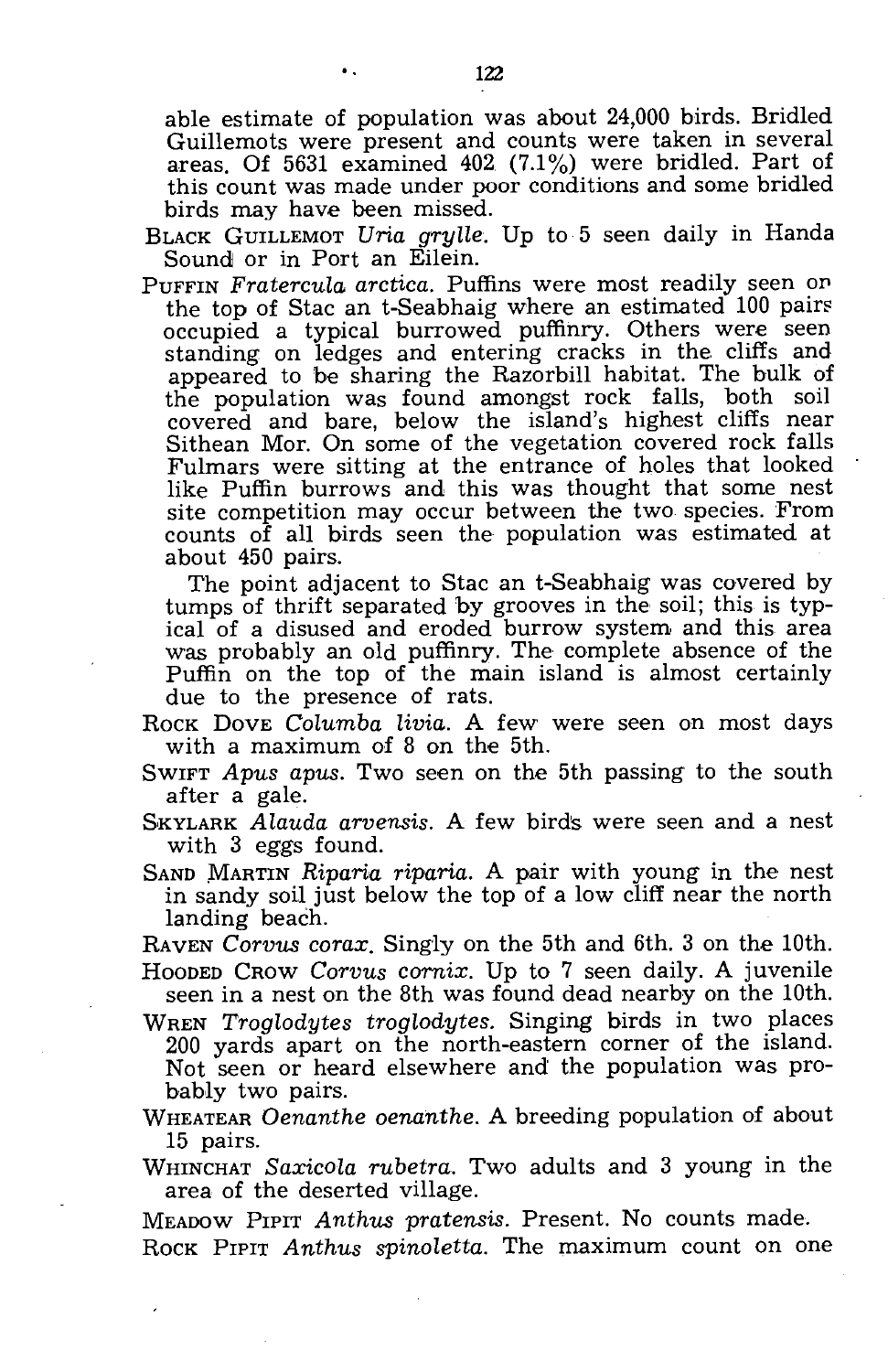day was 3 pairs with young and 15 other adult birds.

PIED/WHITE WAGTAIL *Motacilla alba.* A juvenile seen on several occasions. 2 full grown but not racially determined on the 8th and one on the 11th.  $A \varphi$  White on the 10th.

STARLING *Sturnus vulgaris*. A flock present and seen often. Maximum count of about 300.

TWITE *Carduelis flavirostris.* Two family parties, of 2 adults and 3 juveniles, and also two other adults.

UNIVERSITY COLLEGE,

SWANSEA. 15th March, 1960.